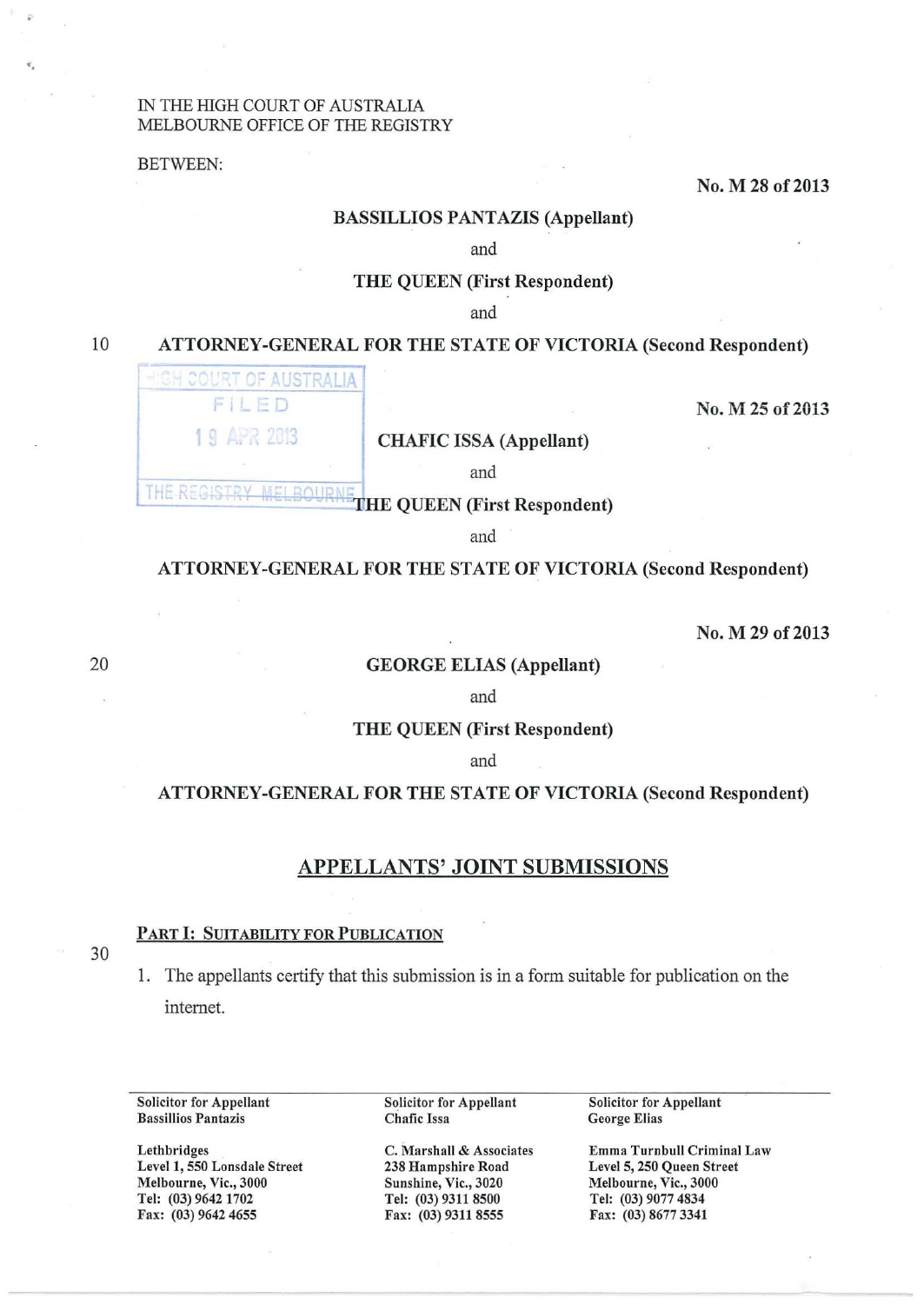# PART II: CONCISE STATEMENT OF THE ISSUES PRESENTED

- 2. The single ground of appeal raises the following issues:
- 3. In sentencing a person for a State offence, is a court permitted or required to have regard to a lesser maximum penalty fixed for a like offence that could have been charged under Commonwealth law? Or is the principle in *R v Liang* & *Li* (1995) 82 A Crim R 39 to be confined to less punitive offences contrary to the State law in the jurisdiction in which the judicial power is being exercised?
- 10
- 4. In each appellant's case, did the Court of Appeal err in failing to hold that the sentencing judge erred, when sentencing on the count of attempting to pervert the course of justice contrary to common law (the maximum penalty for which is prescribed by s 320 of the *Crimes Act* 1958 (Vic) at 25 years' imprisomnent):
	- a) by failing to have regard to the maximum penalty fixed for the like offence contrary to s 43 of the *Crimes Act* 1914 (Cth) (which, at the relevant time, was five years' imprisomnent), particularly in circumstances where the course of justice that the appellant attempted to pervert was in relation to the judicial power of the Commonwealth; or
- 20 b) by failing to have regard to the maximum penalty fixed for the offence under State law of assisting an offender contrary to s 325 of the *Crimes Act* 1958 (Vic) (which also carried five years' imprisonment)?

## PART III: NOTICES UNDER S 78B OF THE *JUDICIARY ACT* 1903 (CTH)

- 5. The appellants certify that the question whether any notice should be given under s 78B of the *Judiciary Act* 1903 (Cth) has been considered. Notices were issued in the Court of Appeal and the second respondent made submissions in that court and at the special leave application. However, because leave was granted only in relation to Ground 1, there is
- 30 now no need to issue such a notice.

## PART IV: CITATION OF THE REASONS FOR JUDGMENT

6. The Court of Appeal's judgment is not contained in any authorized report. Its medium neutral citation is *Pantazis* & *Ors v The Queen* [2012] VSCA 160.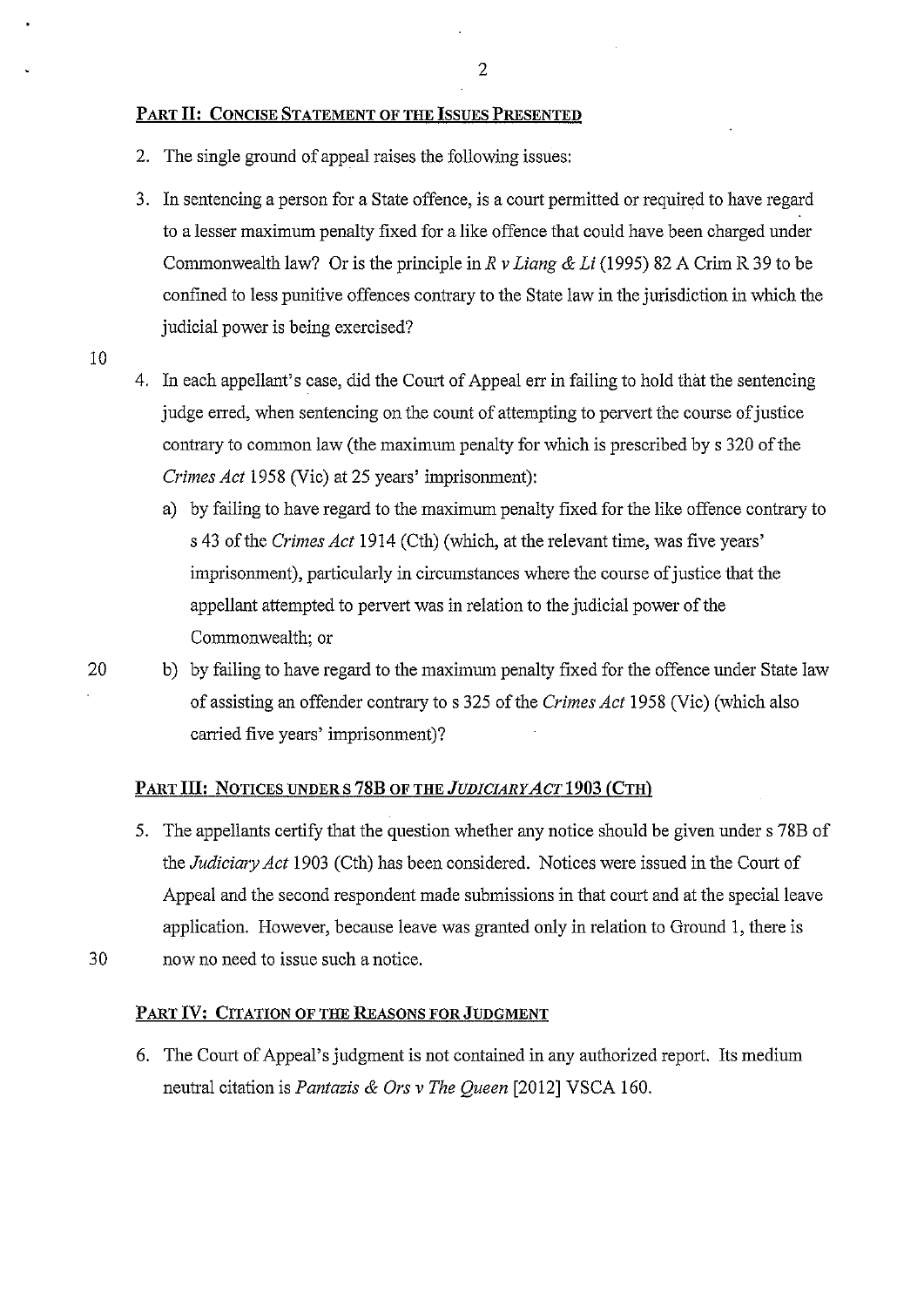## PART V: NARRATIVE STATEMENT OF FACTS

## **Introduction**

7. The background facts and issues relevant to this appeal are summarized in the judgment of the Court of Appeal.<sup>1</sup> A brief overview of the offences and sentences relating to each appellant follows, as well as a brief summary of the relevant issues raised on the appeal in the Court of Appeal and on the special leave application in this Court.

## 10 **Bassillios Pantazis: Arraignment, plea and sentence**

8. **Arraignment:** On 16 December 2010, Mr Pantazis pleaded guilty in the Supreme Court of Victoria (before Whelan J) to a presentment containing one count of attempting to pervert the course of public justice contrary to common law (the maximum penalty for which is prescribed by s 320 of the *Crimes Act* 1958 (Vic) at 25 years' imprisonment) (Count **1)** and one count of dealing with proceeds of crime contrary to s 194(2) of the *Crimes Act* 1958 (Vic) (Count 2).<sup>2</sup>

9. **Count 1:** The factual basis of Count 1 was as follows:<sup>3</sup>

- 20 a) In March 2006, Antonios Mokbel was on trial in the Supreme Court of Victoria before Gillard Janda jury on the Commonwealth offence of being knowingly concerned in the importation of a trafficable quantity of cocaine contrary to s 233B(1)(b) of the *Customs Act* 1901 (Cth). On 20 March 2006, Mr Mokbel failed to answer bail and Gillard J issued a warrant for his arrest. The trial continued with Mr Mokbel *in absentia.* On 31 March 2006, he was convicted and sentenced to 12 years' imprisonment with a non-parole period of nine years. After hiding for a period of time in country Victoria, Mr Mokbel travelled across Australia by road to Fremantle, Western Australia. In November 2006, he left Australia on a yacht ("the Edwena") and travelled to .Greece. He lived in Greece for a period of time until he was arrested 30 on 5 June 2007 and extradited to Australia.
- 
- b) Count 1 related to a series of acts performed by Mr Pantazis between 10 May 2006 and 5 June 2007 that assisted Mr Mokbel to abscond from Victoria and Australia, to remain outside of the jurisdiction and thereby to impede his arrest and the punishment imposed upon him as a result of his trial for the Commonwealth offence. Mr

<sup>1</sup>*Pantazis* & *Ors v The Queen* [2012] VSCA 160 at [1]-[93]. In order to distinguish between the three appellants, we shall refer to them by name on occasions. 2 See M:r Pantazis's Presentment; T 7-8. 3 *R v Pantazis* [2011] VSC 54 at [3]-[5].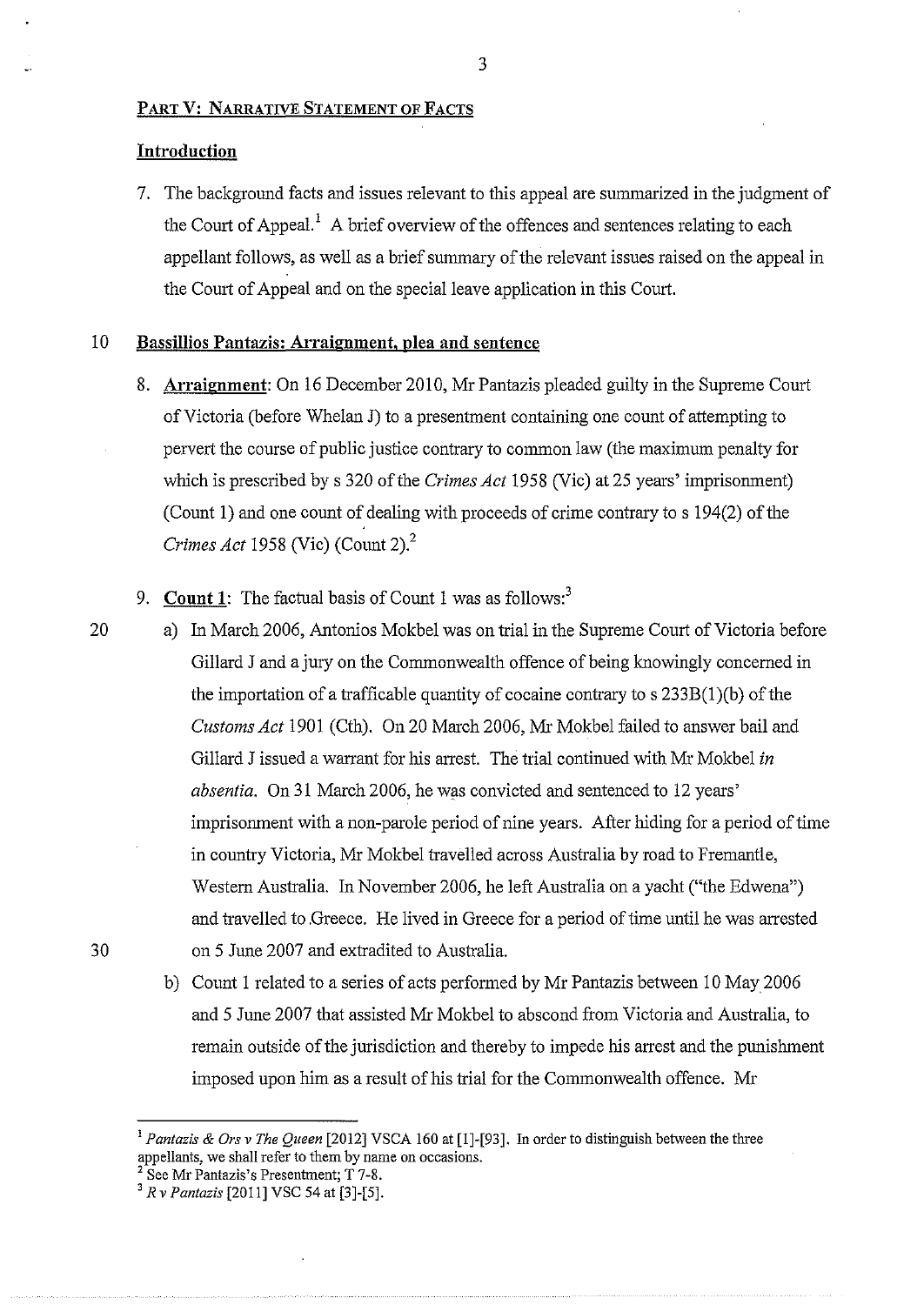Pantazis's primary role, with the assistance of others, was in relation to the purchase and preparation of the yacht for international sea travel. He arranged for the transport of the yacht from New South Wales to Western Australia; he, together with others, physically transported Mr Mokbel from Victoria to Western Australia; he participated in arrangements whereby Mr Mokbel was hidden in Fremantle and the yacht was prepared for international sea travel; he, together with others, arranged for sailors to be engaged to sail the yacht from Australia to Greece; he met the yacht as it travelled through the Suez Canal; he spent time and significant money in Greece preparing for Mr Mokbel's arrival; and he undertook activities which enabled Mr Mokbel to live in 10 hiding in Greece.

- 10. **Count 2:** During the foregoing activities, Mr Pantazis received a total \$426,700 knowing those funds had been illegally obtained. All but \$200,000 of that money was used by Mr Pantazis in the activities the subject of Count 1. The judge was not satisfied beyond reasonable doubt that Mr Pantazis retained the whole \$200,000 for himself. Rather, he was satisfied it was a substantial sum of no less than \$60,000. (Mr Pantazis had consented to a pecuniary penalty order in the amount of  $$60,000.<sup>4</sup>$
- 11. **Point at issue taken on the plea:** At the plea in mitigation, counsel for Mr Pantazis 20 submitted *inter alia* in effect that, since either the offence contrary to s 43 of the *Crimes Act* 1914 (Cth) or the offence contrary s 325 of the *Crimes Act* 1958 (Vic) could have been charged and that each offence was at least as appropriate as the offence to which the appellant had pleaded guilty in Count 1, the judge should have regard to the lesser maximum penalty for those offences (five years' imprisonment) for guidance on the appropriate range of sentence.<sup>5</sup> Reliance was placed on the Court of Appeal's decision in *R v Liang & Li.*<sup>6</sup> The prosecutor conceded that the offence in s 325 could have been charged (and indeed had been charged against some co-accused involved in spiriting Mr Mokbel away) but submitted *inter alia* that, since Mr Pantazis's offending was more serious, the offence in s 325 would be inapt to identify and punish the extent and character 30 of *his* offending. 7 The prosecutor did not address any submission to the Commonwealth

<sup>&</sup>lt;sup>4</sup> *R v Pantazis* [2011] VSC 54 at [6]-[9].<br><sup>5</sup> Plea at T 36-42, 45, 49 & 67-75.

<sup>&</sup>lt;sup>6</sup> (1995) 82 A Crim R 39.<br><sup>7</sup> T 60-67. The prosecutor also referred to *R v Walsh* [2002] VSCA 98; *R v Vellinos* [2011] VSCA 131; and *R v El-Kotob* (2002) 4 VR 546.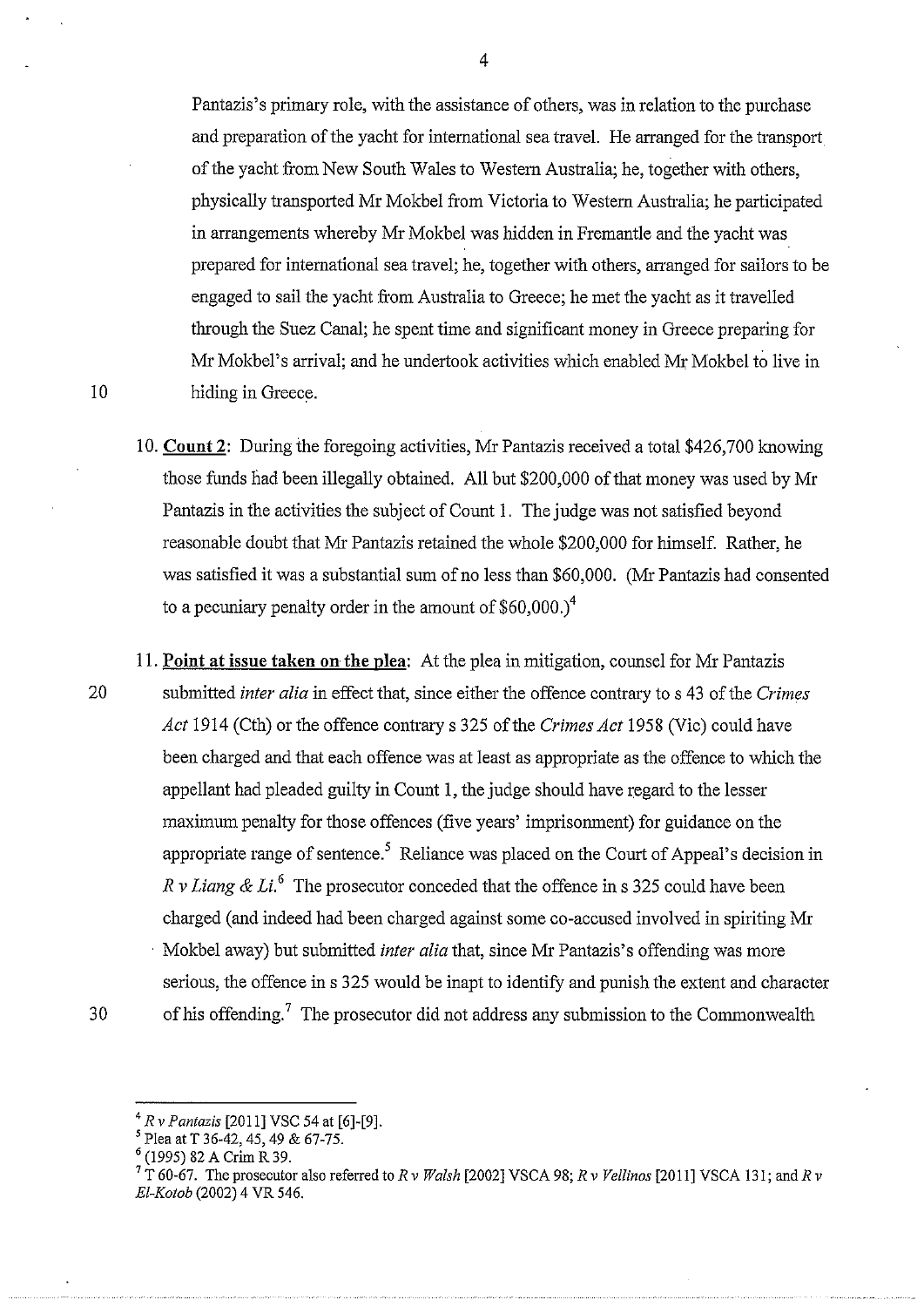offence contrary to s 43 of the *Crimes Act* 1914 (Cth). In his reasons for sentence, the judge referred to Mr Pantazis's submission but rejected it (in a footnote).<sup>8</sup>

12. **Sentence:** On 1 March 2011, the judge sentenced Mr Pantazis to eight years' imprisonment on Count 1 and to four years' imprisonment on Count 2 (with one year cumulative upon the sentence on Count 1), making a total effective sentence of nine years' imprisonment. The judge fixed a non-parole period of six years and declared 1,000 days of pre-sentence detention. The judge stated that, had Mr Pantazis not pleaded guilty, he would have imposed a total effective sentence of 12 years' imprisonment with a non-10 parole period of 10 years.<sup>9</sup>

### **Chafic Issa: Arraignment, plea and sentence**

- 13. **Arraignment:** On 2 September 2009, Mr Issa, like Mr Pantazis, pleaded guilty in the Supreme Court of Victoria (but before King J) to a presentment containing one count of attempting to pervert the course of public justice contrary to common law (Count 1 ). He also pleaded guilty to one count of trafficking in a large commercial quantity of a drug of dependence contrary to s 71 of the *Drugs, Poisons and Controlled Substances Act* 1981 (Vic) ("the Drugs Act") (Count 2), one count of dealing with proceeds of crime contrary 20 to s 194(2) of the *Crimes Act* 1958 (Vic) (Count 3) and one count of possession of cannabis contrary to s 73 of the Drugs Act (Count 4).<sup>10</sup>
	- 14. **Count 1:** The factual basis of Count 1 was as follows:<sup>11</sup>
		- a) Mr Mokbel's trial, conviction and sentence on the Commonwealth offence of being knowingly concerned in the importation of a trafficable quantity of cocaine contrary to s 233B(l)(b) of the *Customs Act* 1901 (Cth) are described above at paragraph 9(a).
- b) Count 1 against Mr Issa related to a series of acts performed by him between 31 March 2006 and 5 May 2007 that assisted Mr Mokbel to abscond from Victoria and Australia, to remain outside of the jurisdiction and thereby to impede his arrest and the 30 punishment imposed upon him as a result of his trial for the Commonwealth offence. The assistance provided by Mr Issa to Mr Mokbel included: harbouring Mr Mokbel at a property in Bonnie Doon; travelling with him and others by car from Victoria to

<sup>8</sup>*R v Pantazis* [2011] VSC 54 at [27] & fn 2.

<sup>9</sup>*R v Pantazis* [2011] VSC 54 at [32]-[34].

<sup>&</sup>lt;sup>10</sup> Mr Issa's Presentment; *R v Issa* [2009] VSC 633R at [1].

<sup>11</sup> *R v lssa* [2009] VSC 633R at [2] & [19]-[24].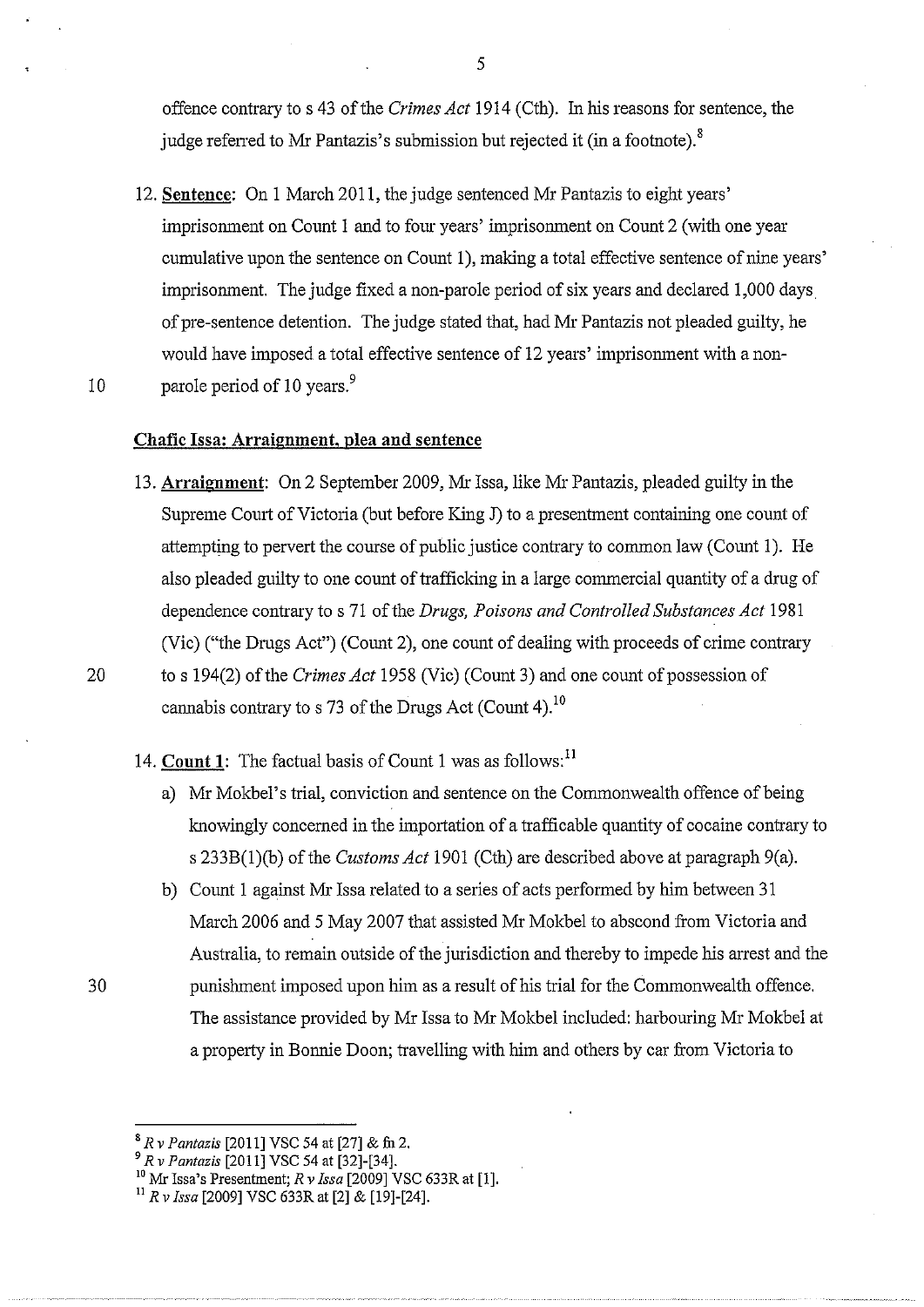Western Australia; and assisting Mr Mokbel and others in the modification of the Edwena so that it was capable of travelling long distances by sea.

- 15. **Count 2:** Between 1 July 2006 and 5 May 2007, Mr Issa, with at least nine other men, was involved in the trafficking of 33.4 kilograms of methylamphetamine for "the Company". The Company was operated by Mr Mokbel from 1 January 2006 until his arrest in Greece on 5 June 2007. <sup>12</sup>
- 16. **Count 3:** Between 30 July 2006 and 5 May 2007, Mr Issa was involved in the 10 distribution of \$1.73 5 million within the Company that was the proceeds of crime having being derived from the trafficking of methylamphetamine.<sup>13</sup>
	- 17. **Count 4:** Following his arrest on 5 June 2007, Mr Issa was found in possession of a small amount of cannabis.<sup>14</sup>
- 18. **Sentence:** On 24 November 2009, King J sentenced Mr Issa to eight years' imprisonment on Count 1 (the same sentence as Mr Pantazis on the equivalent count). Her Honour also imposed sentences of eight years' imprisonment on Count 2 (with four years cumulative upon the sentence on Count 1), four years' imprisonment on Count 3 (with a further six 20 months cumulative upon the sentence on Count 1), and a fine of \$300 on Count 4. This produced a total effective sentence of twelve years and six months' imprisonment. A nonparole period of eight years and six months was fixed, and 903 days of pre-sentence detention was declared. The judge also stated that, had Mr Issa not pleaded guilty, she would have imposed individual sentences of 10 years' imprisonment for Counts **1** and 2 and six years' imprisonment for Count 3.

## **George Elias: Arraignment, plea and sentence**

19. **Arraignment:** On 4 October 2010, Mr Elias, like Mr Pantazis and Mr Issa, pleaded guilty 30 in the Supreme Court of Victoria (before Whelan J) to a presentment containing one count of attempting to pervert the course of justice contrary to common law (Count 1 ). He also pleaded guilty to one count of trafficking in a large commercial quantity of methylamphetamine (Count 2), one count of knowingly dealing with proceeds of crime (Count 3), one count of possession of cannabis (Count 4) and three counts of possessing

6

### $\mathcal{L}$

<sup>12</sup>*R v Issa* [2009] VSC 633R at [5]-[17].

<sup>13</sup>*R v Issa* [2009] VSC 633R at [14]- [16]. 14 *R v Issa* [2009] VSC 633R at [18].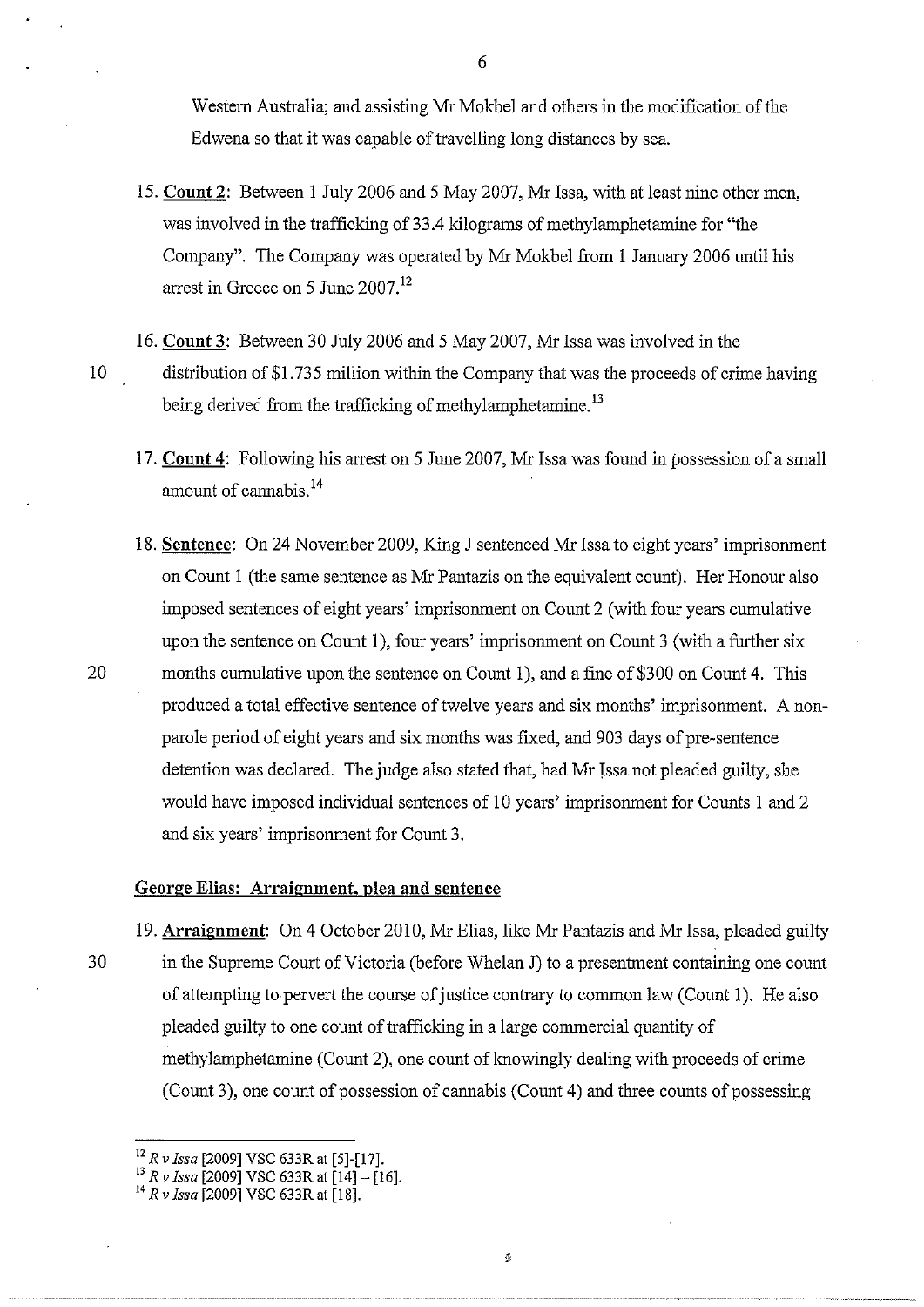an unregistered category A longarm firearm contrary to s 6A(1) of the *Firearms Act* 1996 (Vic) (Counts 5, 6 and 7). $^{15}$ 

20. **Count 1:** The factual basis for Count I was as follows: <sup>16</sup>

- a) Again, Mr Mokbel's trial, conviction and sentence on the Commonwealth offence of being knowingly concerned in the importation of a trafficable quantity of cocaine contrary to s 233B(1)(b) of the *Customs Act* 1901 (Cth) are described above at paragraph 9(a).
- 

b) Mr Elias attempted to pervert the course of justice by assisting Mr Mokbel to hide 10 within Victoria, to flee first to Western Australia and then to Greece, and to live in Greece until Mr Mokbel's arrest on 5 June 2007. Mr Elias committed the offence as part of a joint criminal enterprise. He joined the enterprise some time before a meeting at a remote bush track location which occurred in early October 2006 at the latest. Mr Elias was not a decision maker in relation to the conduct he was involved in concerning Mr Mokbel's flight, but he undertook a number of significant activities. He permitted Mr Mokbel to live on a property that he (Mr Elias) partly owned in Bonnie Doon. He accompanied Mr Mokbel in his journey from Victoria to Western Australia. He assisted Mr Mokbel in the fit-out and preparation of the Edwena, and he liaised with Mr Mokbel and engaged in transactions that enabled Mr Mokbel to live in 20 Greece.

21. **Count 2:** Mr Elias trafficked in methylamphetamine as a participant in a joint criminal enterprise. His involvement commenced at the time of the bush track meeting referred to as part of the factual basis of Count 1. Initially, Mr Elias was a driver and an assistant to his older brother, Mr Issa. In February 2007, Mr Elias, or a person using his name and acting with his knowledge and co-operation, rented a self-storage unit where equipment used in the production of methylamphetamine was stored. After the arrest of his brother on 5 May 2007, Mr Elias dealt directly with Mr Mokbel and had a significant role in the "gassing" component of the production process. Mr Elias handled substantial amounts of 30 methylamphetamine and cash on behalf of Mr Mokbel.<sup>17</sup>

<sup>15</sup>Mr Elias's Presentment; *R v Elias* [2011] VSC 423 at [I] & [5].

<sup>16</sup>*R v Elias* [2011] VSC 423 at [6]; *R v Elias (Ruling)* [2011] VSC 405.

<sup>17</sup>*R v Elias* [2011] VSC 423 at [7].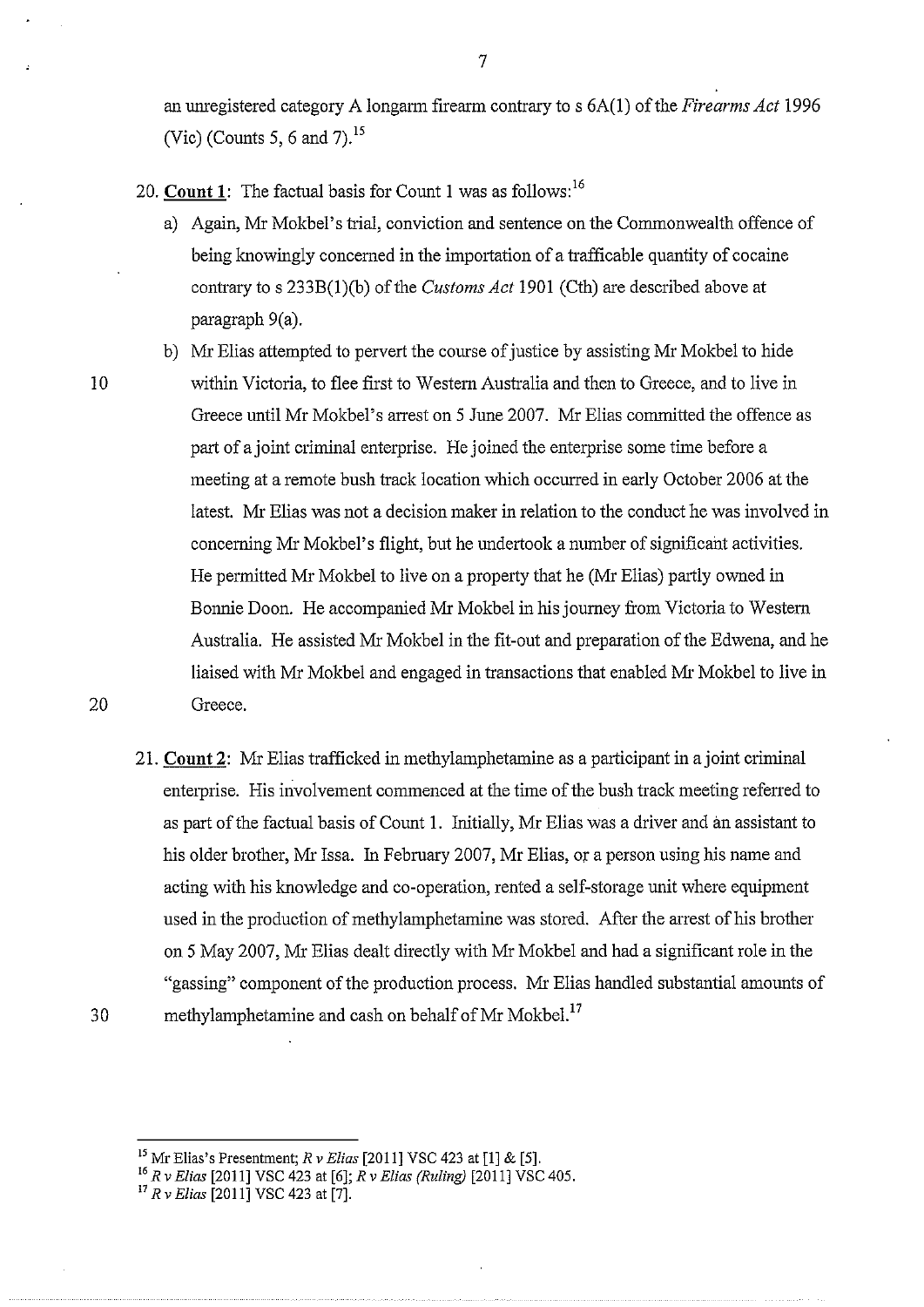- 22. **Count 3:** In a drug-related transaction on 23 May 2007, Mr Elias was handed \$40,000 cash by other participants in the enterprise.<sup>18</sup>
- 23. **Counts 4-7:** These counts arose out of items found by police when a property partly owned by Mr Elias at Bonnie Doon was searched. On 5 June 2007, police found 84.5 grams of carmabis seeds in 17 zip-lock bags. On 18 July 2007, police found three umegistered category A longarm firearms. <sup>19</sup>
- 24. **Point at issue taken on the plea:** At the plea in mitigation, counsel for Mr Elias 10 submitted *inter alia* in effect that, since the offence contrary to s 43 of the *Crimes Act*  1914 (Cth) could have been charged and that that offence was at least as appropriate as the offence to which Mr Elias had pleaded guilty in Count 1, the judge should have regard to the lesser maximum penalty for that offence (five years' imprisonment) for guidance on the appropriate range of sentence.<sup>20</sup> Reliance was placed on the Court of Appeal's decision in *R v Liang* & *Li.* In his reasons for sentence, the judge referred to Mr Elias's submission but rejected it. $^{21}$
- 25. **Sentence:** On 5 September 2011, the judge sentenced Mr Elias to eight years' imprisonment on Count 1 (i.e. the same sentence as had been imposed on Mr Pantazis and 20 Mr Issa on their equivalent counts). The judge also imposed sentences of seven years' imprisonment on Count 2 (with three years cumulative on the sentence on Count 1), two years' imprisonment on Count 3, one month's imprisonment on Count 4 and seven days' imprisonment on each of Counts 5, 6 and 7 (all concurrent), which made a total effective sentence of 11 years' imprisonment. The judge fixed a non-parole period of eight years and declared 1,552 days of pre-sentence detention. The judge stated that, but for the plea of guilty, there would have been a total effective sentence of 14 years' imprisonment with a non-parole period of 12 years.<sup>22</sup>

## **The appeals to the Court of Appeal**

- 30
- 26. *R v Liang & Li*: The appellants appealed against their sentences. The Court of Appeal sat five judges (Warren CJ, Redlich, Hansen and Osborn JJA and Curtain AJA) to hear the appellants' appeals along with three other appeals. All six appeals raised a common point

- <sup>19</sup> *R v Elias* [2011] VSC 423 at [9].<br><sup>20</sup> *R v Elias* [2011] VSC 423 at [27] & fn 5.<br><sup>21</sup> *R v Elias* [2011] VSC 423 at [27] & fn 5.<br><sup>22</sup> *R v Elias* [2011] VSC 423 at [33]-[41].
- 

<sup>18</sup>*R v Elias* [2011] VSC 423 at [8].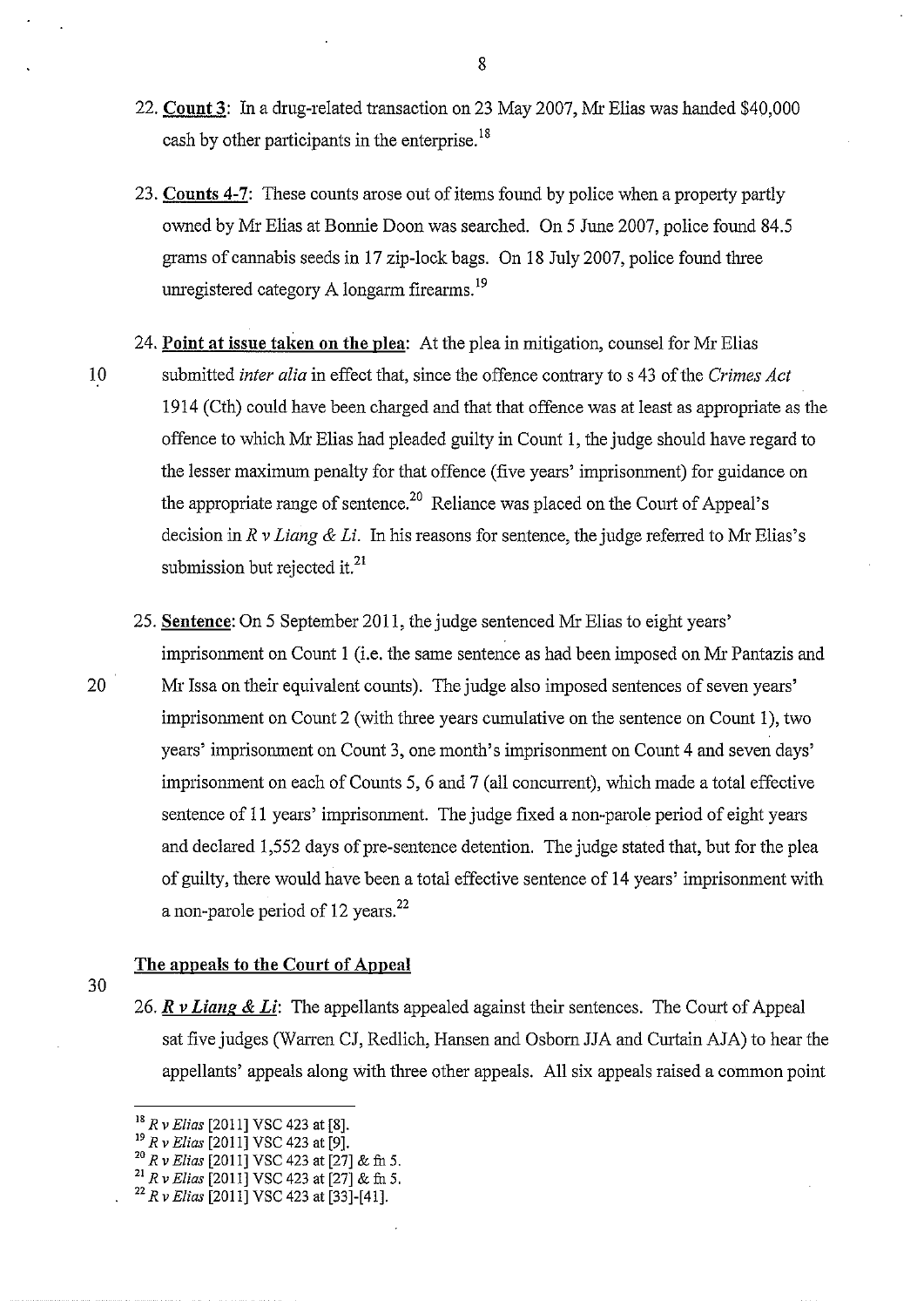which the Court characterized in this way: whether each sentencing judge erred by failing to take into account a less punitive Commonwealth offence said to be as or more appropriate than the State offence on which each offender fell to be sentenced, which raised issues concerning the scope and nature of the sentencing principle identified in *R v Liang & Li.*<sup>23</sup> The other three appeals were from sentences unrelated to the present appellants' matters and concerned arguments in respect of the penalties for different Commonwealth offences that might have been charged vis-a-vis the higher penalties for different State offences that were charged. As indicated above, Messrs Pantazis, Issa and Elias had been dealt with on separate occasions but were sentenced on the same common 10 law offence of attempting to pervert the course of justice. In summary:

- a) the Court of Appeal held that the common law principle in *R v Liang* & *Li* is no longer to be regarded as potentially requiring a judge exercising the judicial power of the State of Victoria to have regard to lesser penalties for like Commonwealth offences and instead is to be confined to less punitive offences that exist within the jurisdiction in which the judicial power is being exercised;  $24$
- b) the Comi of Appeal held that, even if the principle in *R v Liang* & *Li* did oblige a judge exercising State jurisdiction to have regard to a Commonwealth offence which had not been charged but which was "more appropriate" to the criminal conduct and which carried a lesser maximum penalty, the Commonwealth offence contrary to s 43 of the *Crimes Act* 1914 (Cth) (which carried a maximum penalty of five years' imprisonment) relied on by each appellant in this Court was not "a more appropriate . offence" than the offence charged in Count 1, namely the common law offence of attempting to pervert the course of justice which, by operation of s 320 of the *Crimes Act* 1958 (Vic), carries a maximum penalty of 25 years' imprisonment;<sup>25</sup> and
- c) in the case of each appellant in this Court, the Court of Appeal rejected the further argument that the principle in *R v Liang* & *Li* nevertheless compelled the sentencing judge to have regard to the less punitive State offence of assisting an offender contrary to s 325 of the *Crimes Act* 1958 (Vic) in determining the sentence for the common law offence in Count 1.<sup>26</sup>

20

<sup>23 (1995) 82</sup> A Crim R 39.

<sup>24</sup>*Pantazis* & *Ors v The Queen* [2012] VSCA 160 at [3]-[6] (summary of issue and conclusion) and[27]-[62] & [93] (analysis of issues and reasons for conclusions). 25 *Pantazis* & *Ors v The Queen* [2012] VSCA 160 at [63] (summary of conclusion in all six cases) and [64]-[90]

<sup>&</sup>amp; [93] (analysis of issues and reasons for conclusions in the three appellants' cases). 26 *Pantazis* & *Ors v The Queen* [2012] VSCA 160 at [3] (summary of issue) and [91]-[93] (analysis of issues and

reasons for conclusions in the three appellants' cases).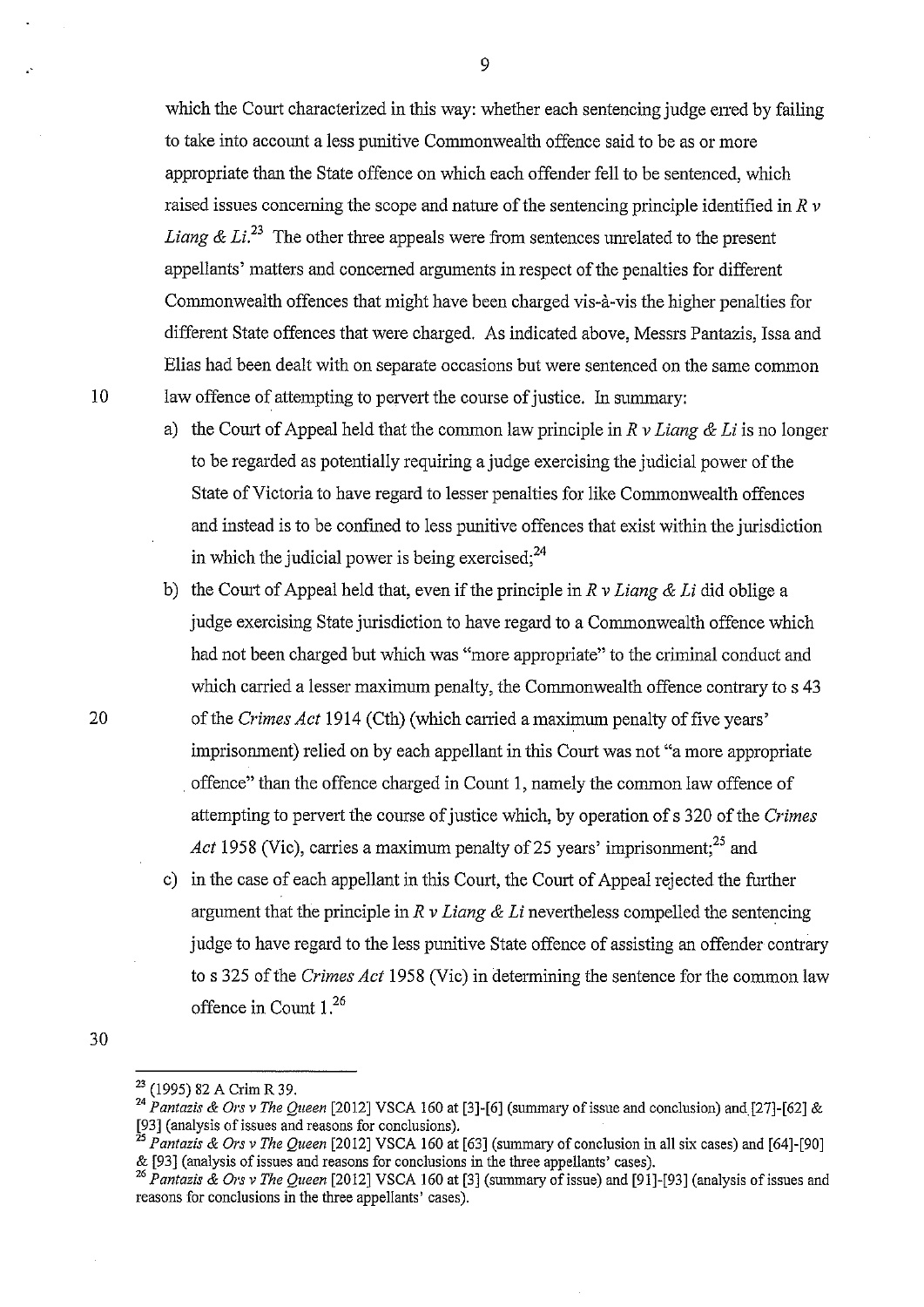- 27. **Section 109 of the Constitution:** In the Court of Appeal, notice was given of a constitutional matter under s 78B of the *Judiciary Act* 1903 (Cth). The second respondent intervened pursuant to s 78A. The Commonwealth Director of Public Prosecutions was also invited to file written submissions. The Court considered whether any inconsistency arose between any of the State offences on which the appellants to that Court were convicted and sentenced and the Commonwealth laws on which each appellant relied such as to attract the operation of s 109 of the Constitution, but concluded that no such inconsistency arose.<sup>27</sup> In dealing with that issue in respect of the three appellants in this Court, the Court of Appeal held that s 109 is inelevant to a common law offence. Further, 10 it was held that s 43 of the *Crimes Act* 1914 (Cth), when enacted, did not abolish the common law offence of attempting to pervert the course of justice in relation to federal judicial power and, instead, contemplated that a person may be charged with the common law offence and subjected to a maximum penalty of up to life imprisonment. This, in turn, said the Court, meant that there could be no inconsistency between s 43 of the *Crimes Act* 1914 (Cth) and s 320 of the *Crimes Act* 1958 (Vic), which fixed the maximum for the common law offence at 25 years' imprisonment.<sup>28</sup>
- 28. **Section 80 of the** *Judiciary Act:* The Court of Appeal also rejected an argument by the first respondent to the effect that, in the cases of the appellants, s 80 of the *Judiciary Act*  20 applied so as to give primacy to the common law because the law of the Commonwealth (ins 43 of the *Crimes Act* 1914) did not provide adequate punishment. The Court held that s 80 has no application where, as here, the sentencing court was not exercising federal jurisdiction.<sup>29</sup>

## **The applications for special leave to appeal to this Court**

- 29. *R v Liang* **&** *Li:* On the appellants' applications for special leave, the Court (French CJ and Kiefel J) granted special leave to appeal on the ground contained in the draft notice of appeal and reproduced in the notice of appeal.<sup>30</sup>
- 30. **Special leave not granted on other grounds:** The Court refused special leave to appeal on two other grounds.

<sup>27</sup>*Pantazis* & *Ors v The Queen* [2012] VSCA 160 at [7]-[22]. 28 *Pantazis* & *Ors v The Queen* [2012] VSCA 160 at [10]-[11] & [13]-[19].

<sup>29</sup>*Pantazis* & *Ors v The Queen* [2012] VSCA 160 at [23]-[26].

<sup>30</sup>*Pantazis* & *Ors v The Queen* [2013] RCA Trans 051 at lines 815-816; see also lines 26-245, 378-427, 526-566 & 600-637.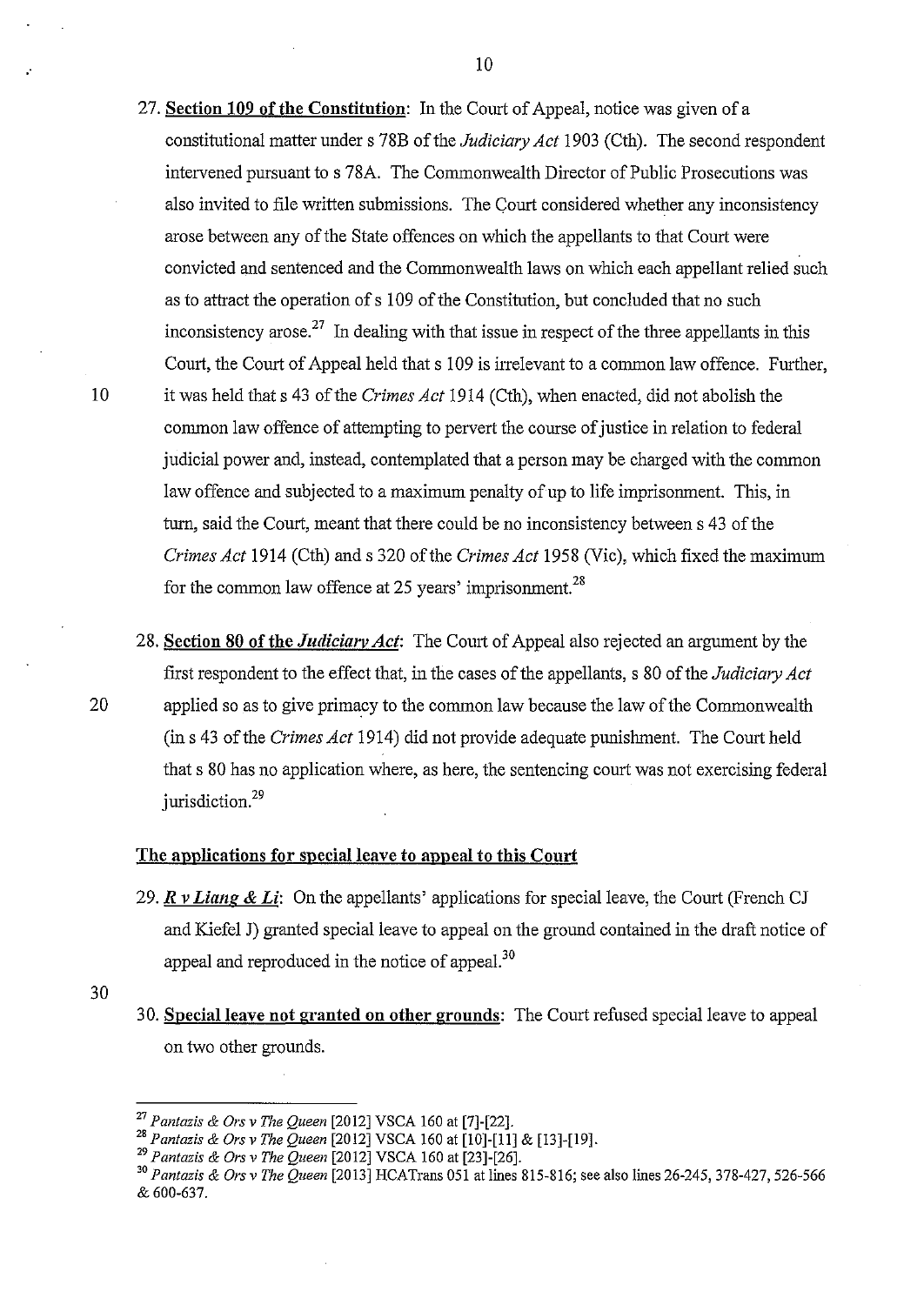- a) The first proposed additional ground was that the conviction on Count 1 could not stand because (a) the course of justice had ceased by the time the behaviour alleged was committed or (b) the offence of attempting to pervert the course of justice, when committed in relation to the judicial power of the Commonwealth, is not an offence known to the law.<sup>31</sup>
- b) The second proposed additional ground (described on the application as the third special leave issue), which relied on s 109 of the Constitution, was that the sentence on Count 1 was unlawful because it exceeded the maximum penalty that could be imposed for the offence of attempting to pervert the course of justice when committed in relation to the judicial power of the Commonwealth. $32$

10

### PART VI: APPELLANTS' ARGUMENT

### Failure to have regard to the Commonwealth offence in s 43 of the *Crimes Act* 1914

- 31. The principle in *R v Liang* & *Li:* In *R v Liang* & *Li,* the applicants were jointly presented before the County Court on a series of counts which arose out of a scheme of dishonesty against the interests of Telecom, a Commonwealth authority. The prosecution brought an indictment which contained one State offence and several Commonwealth
- . 20 offences. On applications for leave to appeal against sentence, in amplification of a ground that the sentences were manifestly excessive; it was contended that there was a regime of less punitive Commonwealth offences designed to cover the conduct addressed by the State offence which canied a more substantial maximum penalty. Winneke P, with whom Ormiston JA and Crockett AJA agreed, said:<sup>33</sup>

For my part, I think there is much substance in the argument that the applicants were exposed to an injustice, by being charged with the offence created by s 82(1) of the *Crimes Act* 1958. This injustice flowed not only because the true purpose and intent of the charge was never explained to his Honour but also because that charge (exposing the applicants as it did to higher penalties) did not, in my view, appropriately fit the nature of the applicants' conduct.

It would seem to me that the charge which most appropriately reflected the gravamen of the applicants' conduct in this case was the charge laid in count  $2 - i.e.$  the offence created by s 85ZF(a) of the *Crimes Act* 1914. Insofar as relevant, that section provides: "a person shall not by means of an apparatus or device (a) defraud a carrier of any ... fee or charge properly payable for or in relation to a telecommunication service supplied by the carrier". This is precisely what the facts showed the applicants had done. This charge, as I have already indicated, carried with it a maximum penalty of five years'

11

<sup>31</sup>*Pantazis* & *Ors v The Queen* [2013] HCATrans 051 at lines 112-122,245-376, 502-507, 566-568, 588-598,

<sup>627-632, 637-645, 745-749</sup> & 784-809. 32 *Pantazis* & *Ors v The Queen* [2013] HCATrans 051 at lines 434-500, 512-526, 554-556, 643-650, 660-735 & 739-782.

<sup>33</sup>*R v Liang* & Li (1995) 82 A Crim R 39 at 43-44.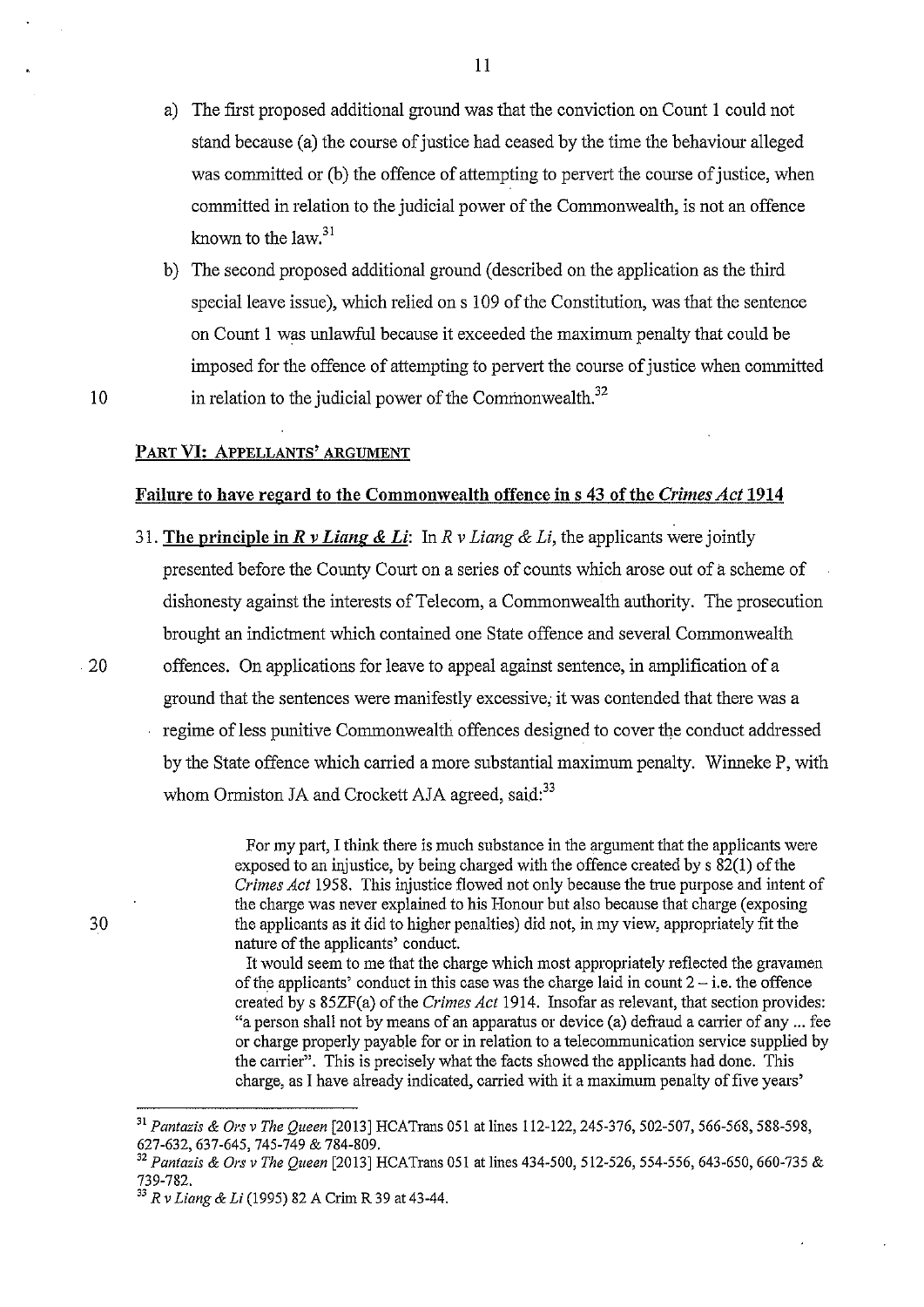imprisonment and it did qualifY (by virtue ofs 160 of the *Crimes Act* 1914) for the benefits provided by s 10 of the *Sentencing Act*.

Although the learned sentencing judge can scarcely be blamed for the error (because no one had brought these matters to his attention), *it would, in my view, seem to be a relevant factor in the sentencing process to consider what the relevant legislative body (namely the Commonwealth) regarded as the appropriate "sentencing tariff" for an offence perpetrated against its interests or the interests of bodies for whom it had power to legislate.* In *R v Whitnall* (1993) 42 FCR 512 ..., Drummond J (sitting as a member of the Full Court of the Federal Court which was considering an appeal against a 10 sentence imposed under s 29D of the *Crimes Act* 1914) said (at 520; ...):

"As Davies and Higgins JJ point out, these offences could have been prosecuted under various other provisions and, at the election of the prosecution, could have been dealt with summarily rather than on indictment - all steps which would have limited the maximum sentence that could have been imposed on the respondent to much less than the 10 years' imprisonment and a fine of\$10,000 which he faced for each conviction under s 29D. While it is solely for the prosecuting authority to select the provision under which it will launch a prosecution, the court is not bound to treat the prosecution decision as placing a fetter upon the court's sentencing discretion in the sense 20 of compeiiing the court to impose a heavier sentence than it would regard as appropriate but for that one consideration."

> The principle being enunciated in that passage means no more than this: that although it is for the prosecuting authority in its absolute discretion to determine which particular charge it will lay against an accused person, it is none the less relevant and proper for the judge on sentence to take into account as a relevant sentencing principle the fact that there was another and less punitive offence which not only could have been charged but indeed *was as appropriate or even more appropriate to the facts alleged* against the accused. (Emphasis added.)

### 30 32. **The Court of Appeal was correct to confirm the underlying rationale for the**

**principle in** *R v Liang & Li*: In *R v McEachren*,<sup>34</sup> Redlich JA explained the rationale

underlying the principle in *R v Liang & Li* in these terms:

[It is] part of a broader principle requiring fairness in the sentencing process. Consistency in sentencing is a mechanism by which fairness in the sentencing process is to be achieved. It requires that the court should strive to impose similar punishment for similar offences committed by offenders in similar circumstances. Conversely, disparity in sentencing can only be justified if there are acceptable and convincing grounds for differentiating between offences or offenders. Unfairness will arise where there is an inconsistent application of legal principles.

- 33. The Court of Appeal in the present case appeared to approve of these remarks.<sup>35</sup> It is submitted that the Court was correct to do so.
- 34. **The Court erred in confining the principle to intra-State comparisons:** However, it is submitted that the Comt of Appeal erred in holding that the principle in *R v Liang* & *Li* is

<sup>34 (2006) 15</sup> VR 615 at [55].

<sup>35</sup>*Pantazis* & *Ors v The Queen* [2012] VSCA 160 at [28]. See also the brief discussion of *R v Liang* & *Li* by Professors Fox and Freiberg in *Sentencing: State and Federal Law in Victoria*, Oxford University Press, 2<sup>nd</sup> edn, 1999, at [2.205].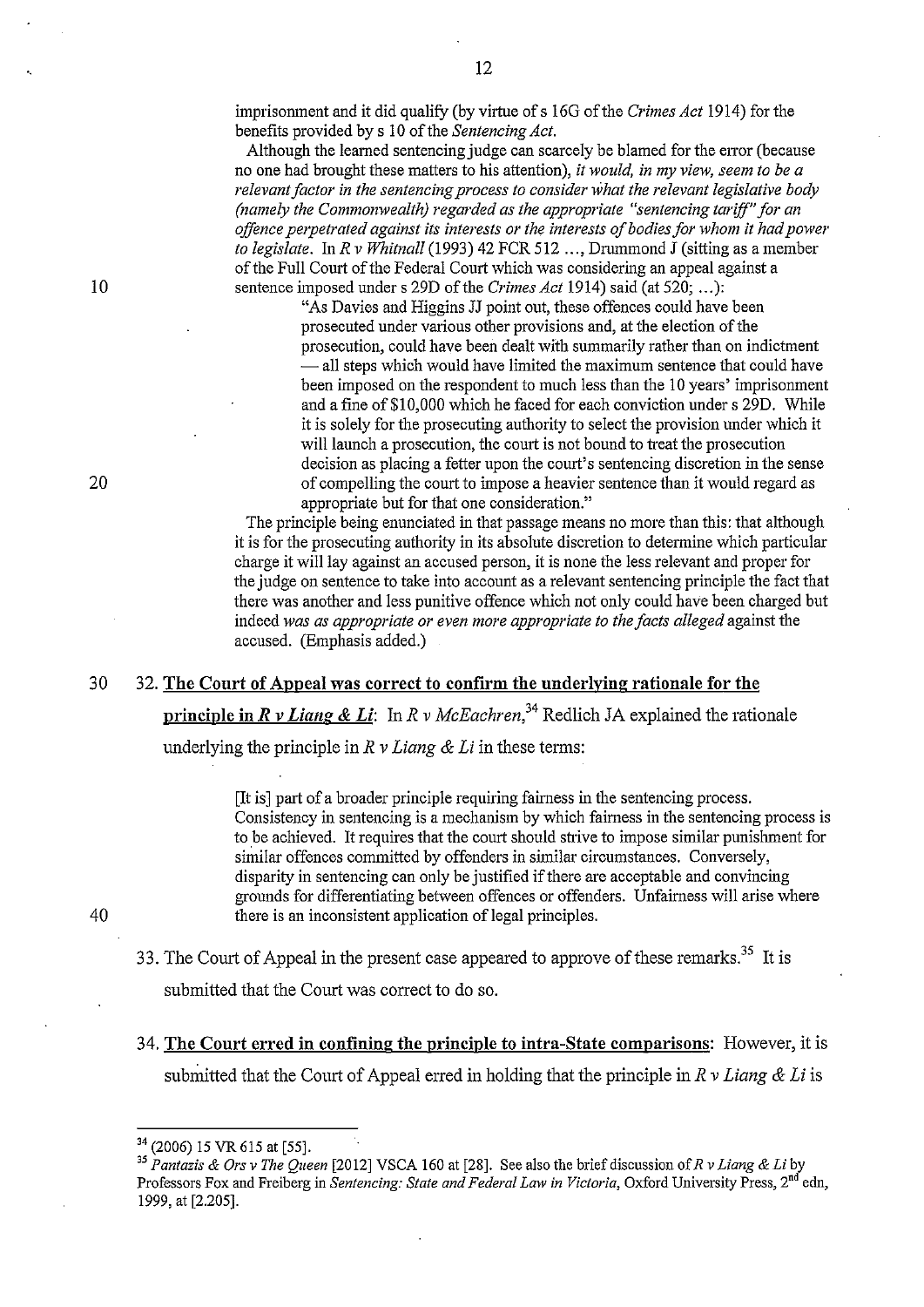no longer to be regarded as potentially requiring a judge exercising the judicial power of the State of Victoria to have regard to lesser penalties for like Commonwealth offences and instead is to be confined to less punitive offences that exist within the jurisdiction in which the judicial power is being exercised.<sup>36</sup> Further, even if the principle is not to apply *generally* to comparisons with less punitive Conunonwealth offences, it was applicable in this particular case. There are several reasons:

- 3 5. **Mutual sovereigntv:** First, it is submitted that the reasoning of Winneke P in *R v Liang*   $\& L^{37}$  – concerning the relevance of the Commonwealth's view as to the appropriate 10 sentencing tariff for offending perpetrated against its interests – and the underlying rationale for the principle as explained by Redlich JA in *R v McEachren<sup>38</sup> -* concerning fairness and consistency in sentencing- are consistent with the fact that Australian citizens are subject simultaneously to both Commonwealth and State laws. In short, Commonwealth and State laws have "mutual sovereignty" over citizens of the Commonwealth.<sup>39</sup> Not only must citizens obey both "sovereigns" but, if they do not, then  $-$  and depending upon the proscribed conduct  $-$  they may be exposed to penal consequences for the same conduct from a Commonwealth, State or Commonwealth/State prosecution.
- 20 36. **Consistency in punishment and equal justice:** Secondly, in *Green v The Queen* (2011) 244 CLR 462 at [28], French CJ, Crennan and Kiefel JJ made the following remarks about notions of equal justice and consistency in sentencing:

"Equal justice" embodies the norm expressed in the term "equality before the law". It is an aspect of the rule of law. It was characterised by Kelsen as "the principle of legality, of lawfulness, which is immanent in every legal order". It has been called "the starting point of all other liberties". It applies to the interpretation of statutes and thereby to the exercise of statutory powers. It requires, so far as the law permits, that like cases be treated alike. Equal justice according to law also requires, where the law permits, differential treatment of persons according to differences between them relevant to the scope, purpose and subject matter of the law. As Gaudron, Gummow and Hayne JJ said in *Wong v The Queen:* 

"Equal justice requires identity of outcome in cases that are *relevantly*  identical. It requires *different* outcomes in cases that are different in some relevant respect." (Emphasis in original.)

<sup>36</sup>*Pantazis* & *Ors v The Queen* [2012] VSCA !60 at [3]-[6] (summary of issue and conclusion) and [27]-[62] & [93] (analysis of issues and reasons for conclusions).

<sup>37</sup>*R v Liang* & Li (1995) 82 A Crim R 39 at 43.

<sup>38</sup>*R v McEachren* (2006) 15 VR 615 at [55].

<sup>&</sup>lt;sup>39</sup> Contrast "dual sovereignty" in the United States context, which is recognized as an exception to the prohibition against double jeopardy. It recognises that two sovereigns often have separate and legitimate interests in prosecuting an accused.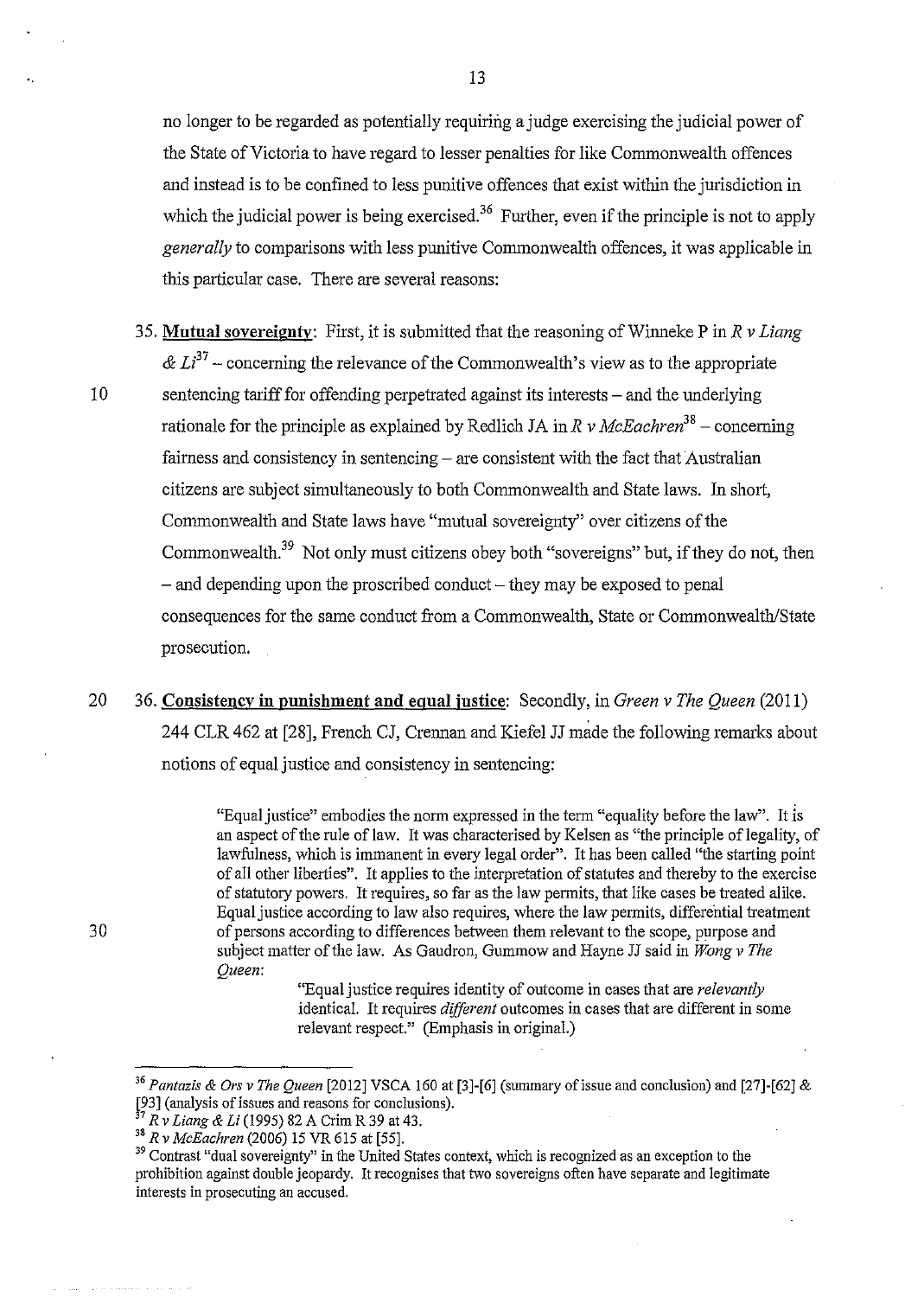Consistency in the punishment of offences against the criminal law is "a reflection of the notion of equal justice" and "is a fundamental element in any rational and fair system of criminal justice". It finds expression in the "parity principle" which requires that like offenders should be treated in a like manner. As with the norm of "equal justice", which is its foundation, the parity principle allows for different sentences to be imposed upon like offenders to reflect different degrees of culpability aud/or different circumstances. (Footnotes omitted.)

- 10 37. Whilst those remarks were made in the context of consideration of the principle of parity in sentencing of co-offenders, they are equally apposite to the issues on the present appeal. The principle in *R v Ling & Li* promotes consistency – and thereby fairness and equal justice- in sentencing across the Commonwealth for offending that relates to Commonwealth interests, whether offenders are charged with State or Commonwealth offences. 40
- 38. **The Commonwealth Parliament's intention:** Thirdly, as indicated above, in *R v Liang*  & *Li,* Winneke P said that it is "a relevant factor in the sentencing process to consider what the relevant legislative body (namely the Commonwealth) regarded as the 20 appropriate 'sentencing tariff' for an offence perpetrated against its interests or the interests of bodies for whom it had power to legislate".<sup>41</sup> The Court of Appeal considered these remarks, but opined that they could not explain the decision in  $R v$  Young,<sup>42</sup> which took account of the Commonwealth offence solely because it was an identical offence.<sup>43</sup> But it is respectfully submitted that whether or not *R v Young* was correctly decided is not to the point. The fact is that the course of justice the appellants attempted to pervert was in relation to the judicial power of the Commonwealth,<sup>44</sup> which behaviour fitted precisely the offence contrary to s 43 of the *Crimes Act* 1914 (Cth). Further, the appellants' offending included conduct across four states and internationally. In those circumstances, the Commonwealth offence against s 43 was even more apt than the common law offence 30 charged. Thus, consistently with Winneke P's remarks, in sentencing the appellants on the offence in Count 1, it *was* relevant to consider what the Commonwealth Parliament regarded as the appropriate "sentencing tariff" *(viz,* a maximum penalty of five years' imprisonment) for the offence perpetrated against its interests for which it had legislated, namely the judicial power of the Commonwealth.

<sup>&</sup>lt;sup>40</sup> Similar issues have been considered in the United States of America. See DeMaso, C., "Advisory Sentencing and the Federalization of Crime:. Should Federal Sentencing Judges Consider the Disparity between State and Federal Sentences under *Booker?",* (2006) 106 *Columbia Lmv Review* 2095-2128.

<sup>41</sup>*R v Liang* & *Li* (1995) 82 A Crim R 39 at 43.

<sup>42</sup>*R v Young* (unreported, Court of Criminal Appeal (Vic.), Starke, Crockett & O'Bryan JJ, 2 December 1982).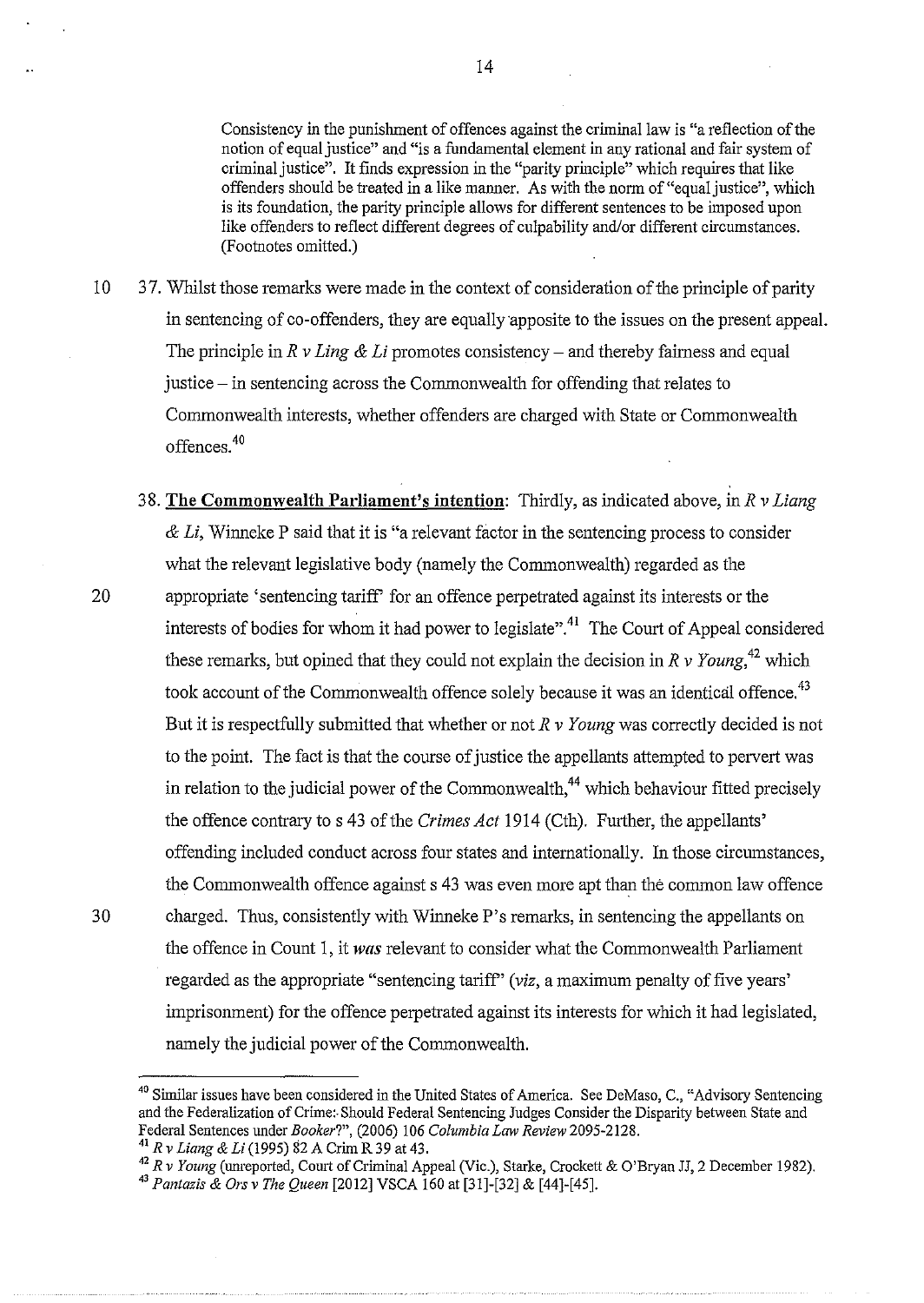- 39. Section5(2)(g) of the *Sentencing Act* 1991 CVic): Fourthly, the Court of Appeal was wrong to conclude that s 5(2)(g) of the *Sentencing Act* 1991 (Vic) is not apt to compel a State sentencing court to have regard to the penalties fixed for like Commonwealth offences in appropriate circumstances.<sup>45</sup> Section  $5(2)(g)$  provides that, in sentencing an offender, "a court must have regard to· ... the presence of any aggravating or mitigating factor concerning the offender or of any other relevant circumstances". If, of two cooffenders jointly involved in the same behaviour in Victoria, or two unrelated offenders who independently had engaged in similar behaviour, one was charged with a State 10 offence and the other was charged with its less punitive Commonwealth equivalent, it would be a "relevant circumstance" in sentencing the first offender that his co-accused was exposed to a lesser maximum penalty.
- 40. *R v Liang* & *Li* applied/approved in several Australian jurisdictions: Fifthly, there was no basis for confining the principle in *R v Liang & Li* to intra-State comparisons. The principle has been applied or referred to with apparent approval not only in Victoria<sup>46</sup> but also in the Full Court of the Federal Court,<sup>47</sup> South Australia,<sup>48</sup> Western Australia<sup>49</sup> and Queensland. 50 In none of those cases is there any suggestion that the principle should be so confined. Indeed, in what would have been an extension of the principle had the appeal 20 succeeded, in the Queensland Court of Appeal decision of *R v Gordon; Ex parte Commonwealth DPP,* 51 Keane JA (with whom de Jersey CJ and Margaret Wilson J agreed) referred to *R v Liang* & *Li* and proceeded on the assumption that, had the State *Criminal Code* offence been an appropriate comparator, it would have been permissible to have regard to the lesser maximum penalty for that offence when sentencing for the more punitive Commonwealth offences. On the other hand, in the New South Wales Court of

[II]; *Director of Public Prosecution (Cth) v Hussein* [2003] VSCA 187 at [26]; *R v McEachren* (2006) 15 VR 615; *Stalio v The Queen* [2012] VSCA 120 at [35] & [42]. See also a speech by Justice Mark Weinberg entitled "The Labyrinthine Nature of Federal Sentencing" at [47]-[56] (which was the keynote address delivered at a conference entitled "Current Issues in Federal Crime and Sentencing" at the National Judicial College of Australia and ANU College of Law in Canberra on 11 February 2012). 47 *Rv Whitnall* (1993) 42 FCR 512.

<sup>44</sup> See, e.g., *The Queen v Murphy* (1985) 158 CLR 596 at 611-612. 45 *Pantazis* & *Ors v The Queen* [2012] VSCA 160 at [41]. Contrary to this conclusion, the Court of Appeal has in at least two other decisions taken the view that the principle in *R v Liang* & *Li* is a relevant sentencing circumstance pursuant to s 5(2)(g). See *Stalio v The Queen* [2012] VSCA 120 at [35] & [42] and *Director of* 

*Public Prosecution (Cth) v Hussein* [2003] VSCA 187 at [26]. 46 Apart from *R v Liang* & *Li* (1995) 82 A Criro R 39 at 43-44 itself, see, e.g., *R v Ve/linos* [2001] VSCA 131 at

<sup>48</sup> Scott v Cameron (1980) 26 SASR 321.<br><sup>49</sup> Asfoor v The Queen [2005] WASCA 126.

<sup>49</sup>*Asfoor v The Queen* [2005] W ASCA 126. 50 *R v Gordon; Ex parte DPP (Cth)* [2011]1 Qd R429. 51 *R v Gordon; Ex parte Commonwealth DPP* [2011]1 Qd R 429 at [22]-[26] & [36]-[37].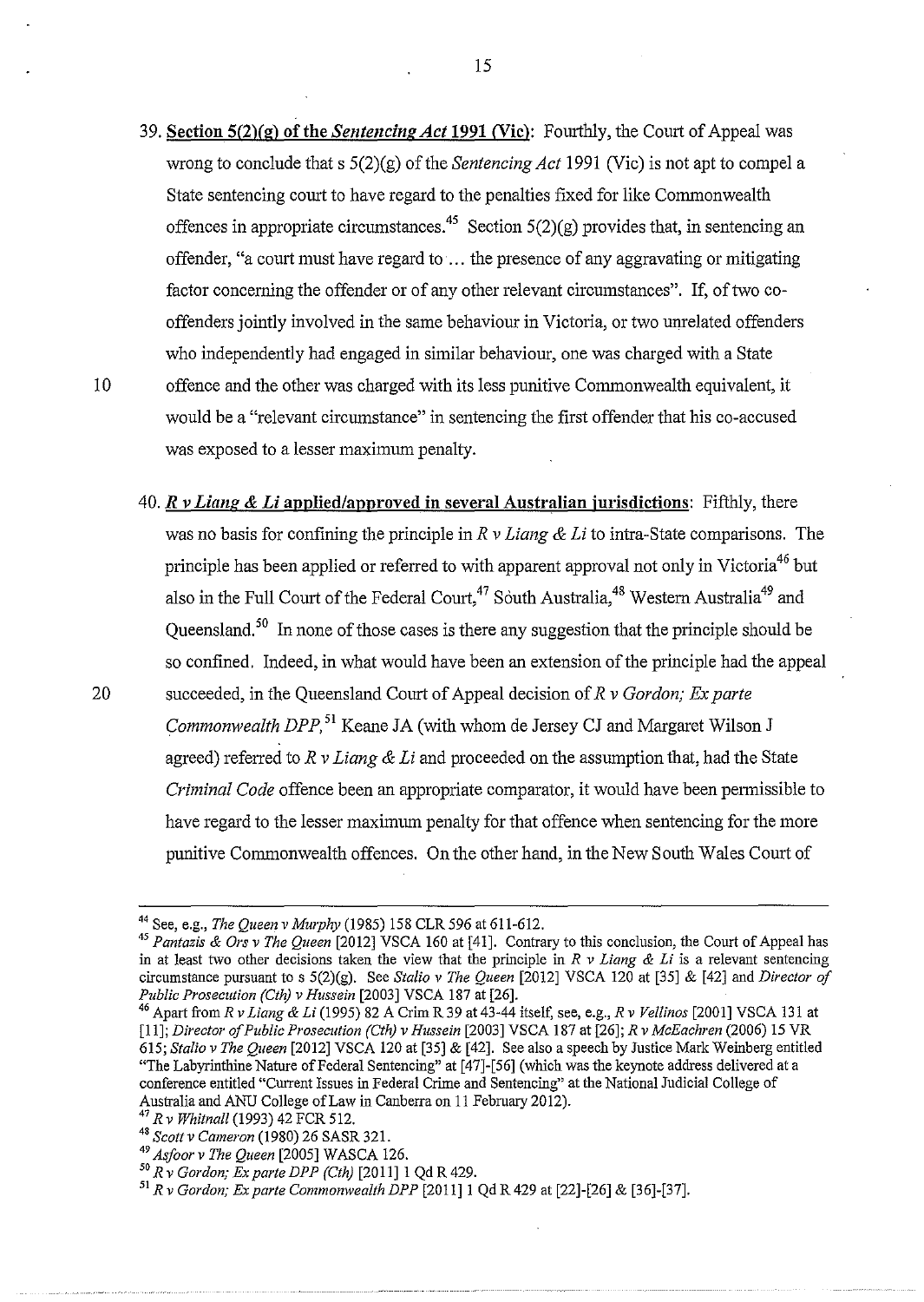Criminal Appeal decision of  $R v \mathcal{E}$  *Helou*,<sup>52</sup> Allsop P (with whom Grove J and Hislop J agreed) rejected an argument to the effect that a sentence for a State offence should be affected by reference to a possible charge under a Commonwealth law carrying a lower penalty. However, no reference was made in AllsopP's judgment *toR v Liang* & *Li* or any of the other authorities which preceded or subsequently referred to R v Liang & Li.

- **41. Section 43 provided an offence as or more appropriate:** Sixthly, the Court of Appeal was wrong to conclude that, even if the principle in *R v Liang* & *Li* does oblige a judge exercising State jurisdiction to have regard to a Commonwealth offence which has not 10 been charged but which is "more appropriate" to the criminal conduct and which carries a lesser maximum penalty, the Commonwealth offence relied on by each appellant was not "a more appropriate offence". 53 There is debate as to whether the principle requires the comparator to be as appropriate or **more** appropriate. The Court in  $R$  v Liang  $\&$  Li effectively said either formulation would do, whereas the Court in the present case said only the latter would suffice (relying on *R v Vellinos* [2001] VSCA 131).<sup>54</sup> There is no reason in principle why the comparator must be **more** appropriate. The notions of "fairness" and comparison on which the principle is based compel the view that it is enough that the comparator be as appropriate. In any event, there are several reasons why the Court was wrong to conclude that the Commonwealth offence ins 43 was not an 20 appropriate comparator:
- 42. *First,* in cases where the argument relates to a *dijferent type* of alternative offence, it may be in some instances that the less punitive offence does not appropriately address the extent and character of the conduct such that the principle cannot apply.<sup>55</sup> However, that argument cannot be sustained in the present case in relation to s 43, since it addressed precisely the extent and character of the conduct alleged. In fact, s 43 was more apt than the common law offence charged because it relates to the judicial power of the Commonwealth, which was the relevant judicial power in this case (by reason of Mr Mokbel's having been convicted and sentenced for a Commonwealth offence), and the 30 behaviour extended across four States and internationally.

<sup>52</sup>*R vEl Helou* (2010) 267 ALR 734 at [90].

<sup>53</sup>*Pantazis* & *Ors v The Queen* [2012] VSCA 160 at [63] (swnmary of conclusion in all six cases) and [64]-[90] & [93], esp. at [82]-[90] (analysis of issues and reasons for conclusions in the appellants' cases).

<sup>54</sup>*Pantazis* & *Ors v The Queen* [2012] VSCA 160 at [34]-[35].

<sup>&</sup>lt;sup>55</sup> That was the case in  $R \tilde{v}$  Vellinos [2001] VSCA 131, because the offending charged under s 29D of the *Crimes* Act 1914 (Cth) was a sustained and deliberate defrauding of the Commonwealth at which the offence in s 29D was aimed, whereas the comparative offence relied on was an offence under the *Excise Act* which was swnmary in nature, not indictable, which did not require proof of fraud and which was punishable by fmes only.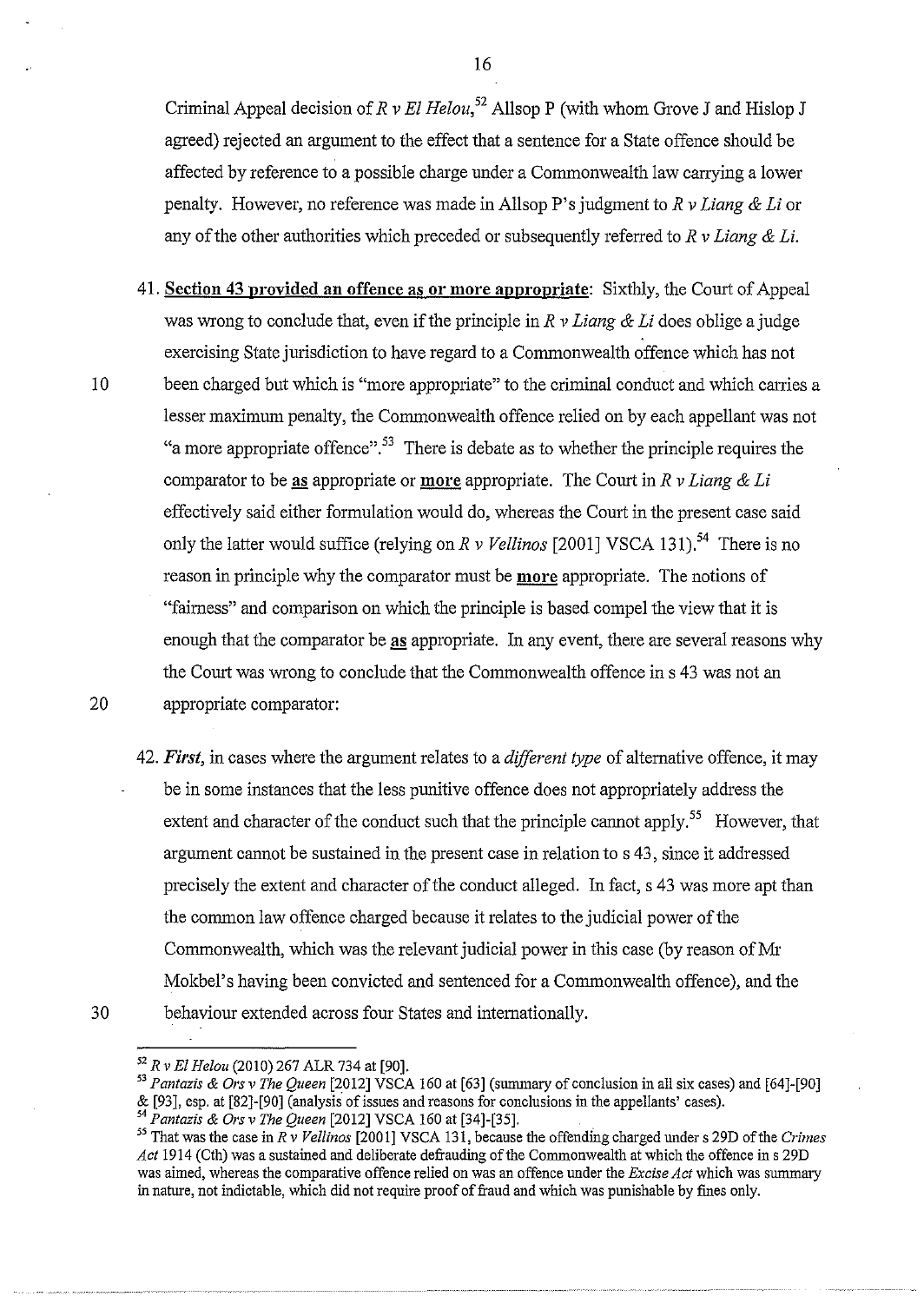- 43. *Secondly,* in determining whether to have regard to the fact that the less punitive offence could have been charged, it is erroneous to consider, as the Court of Appeal did here, whether *the maximum penalty* for the less punitive offence would be adequate to do justice to the conduct charged.<sup>56</sup> It is submitted that it is wrong – and to invert the instinctive synthesis – to refrain from considering the less punitive offence just because the maximmn penalty is thought to be too low in the instant case. Rather, the task is first to consider whether the alternative offence adequately captures the same behaviour caught by the charged offence. If it does, then the court merely must have regard to the fact that 10 the less punitive offence could have been charged and that the offender would have been subject to a lower maximum penalty. The fact that the penalty for the less punitive offence is comparatively low (or may even be considered to be inadequate) does not then prohibit consideration of the principle. If the conduct is considered sufficiently serious to warrant a penalty in excess of the maximum penalty prescribed by the comparator offence, then the court can sentence beyond that maximum penalty while still giving consideration to the principle.<sup>57</sup>
- 44. *Thirdly,* the sentences of eight years' imprisonment imposed on each appellant on the count of attempting to pervert the course of justice was not only well in excess of the 20 maximum penalty that could have been imposed for the offence in s 43 (five years' imprisonment) but was also twice the length of the longest sentence previously imposed in Victoria for the common law offence (fom years' imprisonment). The more serious examples of the offence usually involve behaviom such as intimidation of witnesses, falsifying evidence or the like. But a sentence of eight years' imprisonment for the appellants' offences was surprising. Had each judge, in sentencing for the common law offence, been required to have regard to the fact that the Commonwealth offence could have been charged and that it carried a maximum penalty of five years' imprisonment, the judge could not reasonably have imposed anything approaching the sentence actually imposed in this case. Another measure of the vast length of the sentence is that, had the 30 Mr Pantazis pleaded not guilty, the judge would have imposed on both charges an

effective sentence that exceeded the sentence imposed on Mr Mokbel for actually

committing the Commonwealth offence to which the appellant's attempt to pervert the

course of justice related (12 years' imprisonment with a non-parole period of ten years for

*<sup>56</sup> Pantazis* & *Ors v The Queen* [2012] VSCA 160 at [42]-[43].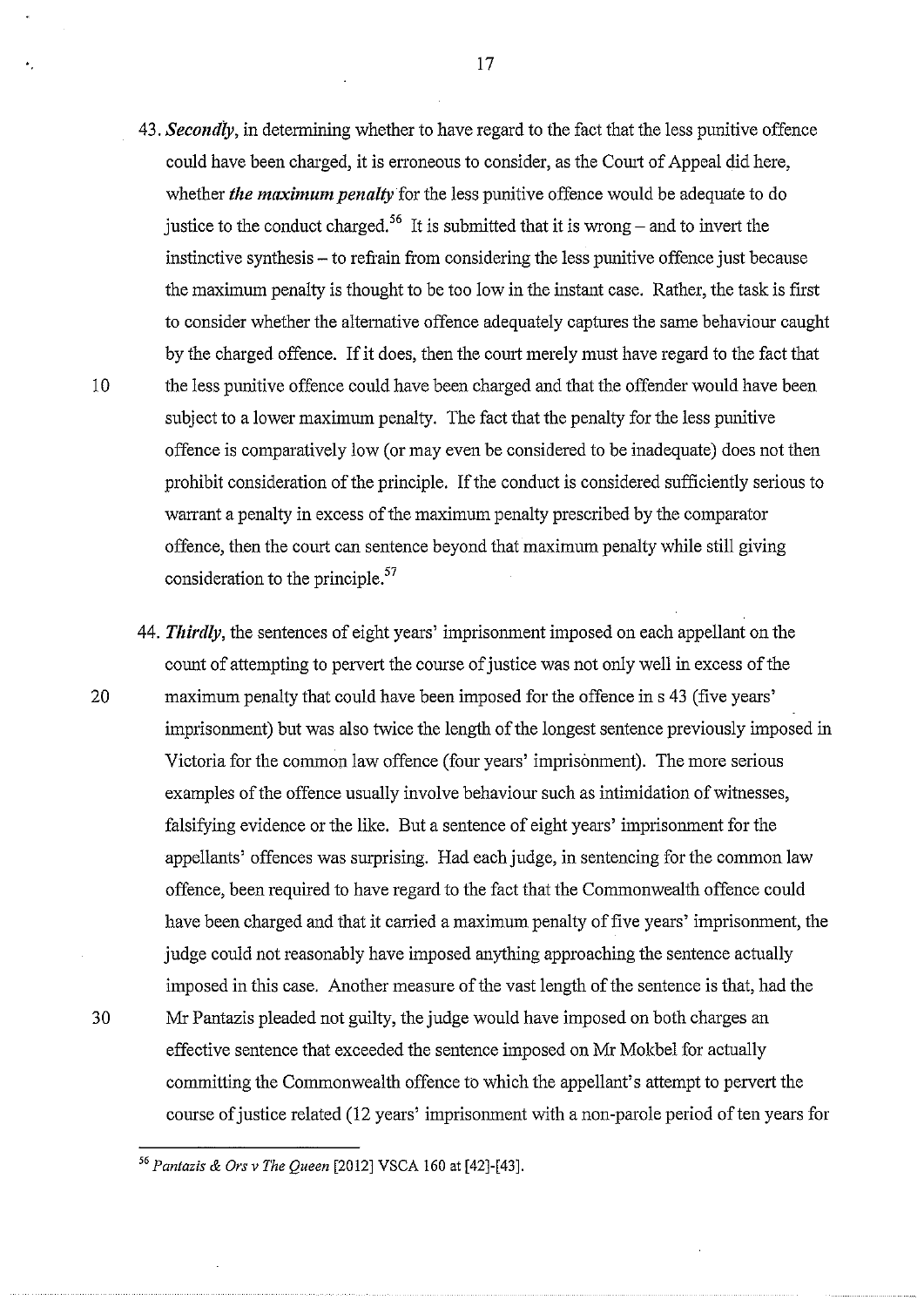Mr Pantazis compared with 12 years' imprisonment with a non-parole period of nine years for Mr Mokbel).

45. **Negotiated presentment:** Finally, the Court of Appeal held that, because Mr Pantazis pleaded guilty to the offence in Count 1 as part of a negotiated presentment pursuant to which the Crown abandoned a drug-trafficking charge, it should exercise "considerable restraint before upsetting a negotiated plea" and "no unfairness can ordinarily be seen to arise" in such circumstances.<sup>58</sup> It is respectfully submitted that this is an entirely irrelevant consideration. Mr Pantazis maintained his innocence of the trafficking charge 10 and the Crown chose not press it. Counsel for Mr Pantazis pressed for an alternative charge to Count 1 but the Crown would not accept it. A plea of guilty to Count 1 cannot mean- and was not understood to mean- that the question of law at issue in this case fell away. There is no "upsetting" of a plea bargain by applying the law. All Mr Pantazis asks is that he be sentenced according to law.

## **Failure to have regard to the State offence in s 325 of the** *Crimes Act* **1958 (Vic)**

- 46. **Section 325 provided an offence as or more appropriate:** If the principle in *R v Liang*  & *Li* is confined to considering less punitive offences within the jurisdiction in which the 20 judicial power is being exercised, it is submitted that, for the reasons given above, the Court of Appeal was in error in concluding that the sentencing judge did not err in failing to have regard to the maximum penalty fixed for the State offence of assisting an offender contrary to s 325(1) of the *Crimes Act* 1958 (Vic) (which also carried five years' imprisonment).<sup>59</sup> The offence in s  $325(1)$  captures precisely what the appellants did, perhaps even more accurately than a charge of attempting to pervert the course of justice. Indeed, co-accused with lesser roles involved in Mr Mokbel's temporary evasion of apprehension, prosecution, conviction and punishment were charged with offences under this provision.<sup>60</sup> Contrary to the Court of Appeal's conclusion, a charge under s 325 would have been adequate to identify and punish the appellants' criminality.
	- 57 SeeR *v Young* (unrep., Court of Criminal Appeal (Vic.), 2 December 1982) at 10 per Starke **J** (with whom Crockett and O'Bryan JJ agreed); *R v McEachren* (2006) 15 VR 615 at [58] per Redlich JA. <sup>58</sup>*Pantazis* & *Ors v The Queen* [2012] VSCA 160 at [90].

*<sup>59</sup> Pantazis* & *Ors v The Queen* [2012] VSCA 160 at [91]-[93].

 $60$  Query whether Mr Mokbel's Commonwealth offence - as distinct from an offence under a Victorian enactment - could amount to a "serious indictable offence". The term is defined in s 325(6) as being "an indictable offence which, by virtue of any enactment, is punishable on first conviction with imprisonment for life or for a term of five years". In *Edwards v Hutchins* (unreported, Supreme Court of Victoria, Marks J, 31 October 1990), Marks J, in reviewing a magistrate's decision, stated: "It may be assumed that there is good reason to suppose that the word 'enactment' must be Victorian only. If it were not so, there could be constitutional obstacles to validity, alternatively, difficulty in attributing to the Victorian legislature an intention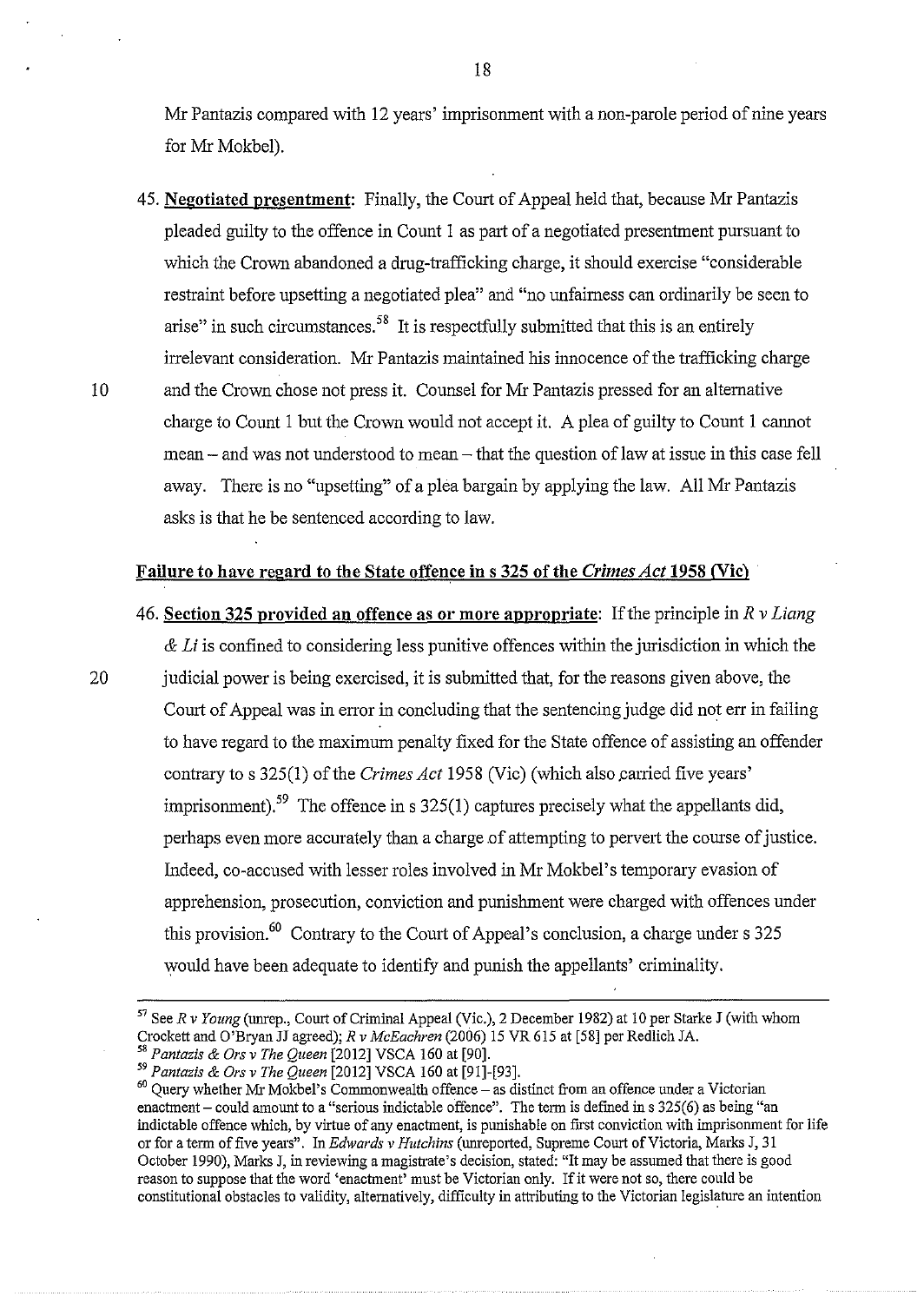## **PART VII: APPLICABLE LEGISLATION**

47. Section 43(1) of the *Crimes Act* 1914 (Cth) provided as follows:

Any person who attempts, in any way not specially defined in this Act, to obstruct, prevent, pervert, or defeat, the course of justice in relation to the judicial power of the Commonwealth, shall be guilty of an offence.

10 48. Section 320 of the *Crimes Act* 1958 (Vic) relevantly provided as follows:

An offence at common law specified in column 1 of the Table is punishable by the maximum term of imprisonment specified opposite it in column 2 of the Table.

| . از ف<br>u |
|-------------|
|-------------|

| Column 1               | Column <sub>2</sub>          |
|------------------------|------------------------------|
| Common law offence     | Maximum Term of Imprisonment |
| $\cdots$               |                              |
| Attempt to pervert the | Level 2 imprisonment         |
| course of justice      | (25 years maximum)           |

49. Section 5(2)(g) of the *Sentencing Act* 1991 (Vic) relevantly provided as follows:

In sentencing an offender a court must have regard to  $-$ 

(g) the presence of any aggravating or mitigating factor concerning the offender or of any other relevant circumstances.

30 50. Section 325(1) of the *Crimes Act* 1958 (Vic) relevantly provided as follows:

Where a person (in this section called the principal offender) has committed a serious indictable offence (in this section called the principal offence), any other person who, knowing or believing the principal offender to be guilty of the principal offence or some other serious indictable offence, without lawful authority or reasonable excuse does any act with the purpose of impeding the apprehension, prosecution, conviction or punishment of the principal offender shall be guilty of an indictable offence.

## 40 **PART VIII: ORDERS SOUGHT**

20

51. Each appellant seeks orders that:

- a) the appeal to this Court be allowed and the order of the Court of Appeal dismissing the appellant's appeal against sentence be set aside; and
- b) in lieu thereof, the appeal to the Comt of Appeal be allowed, the sentence be quashed and the appellant be resentenced or the matter remitted to the Comt of Appeal for resentencing.

to define 'serious indictable offence' to include provisions of foreign statutes. If effect were given to such an intention the consequences would be very far reaching". However, this was not the point on the review and